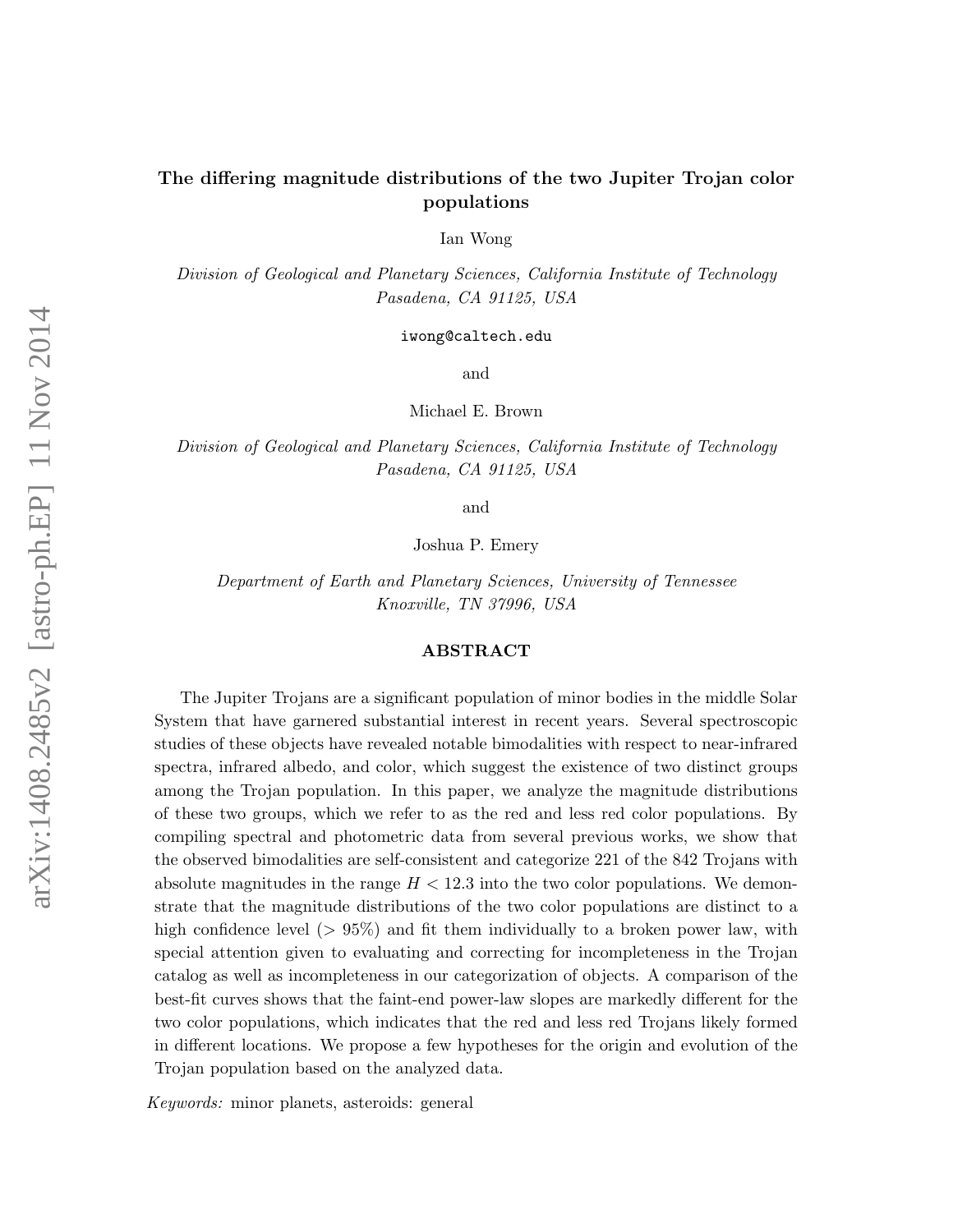## 1. Introduction

The Jupiter Trojans are a collection of asteroids that lie in a 1:1 mean motion resonance with Jupiter and are confined to two extended swarms centered about the  $L_4$  and  $L_5$  Lagrangian points, which lead and trail the planet's motion by an angular distance of  $\sim 60$  degrees. Since the first such asteroid was discovered more than a century ago, thousands of Trojans have been confirmed, and the current catalog contains over 6000 objects ranging in size from (624) Hektor, with a diameter of roughly 200 km, to subkilometer-sized objects. Estimates of the total number of Trojans larger than 1 km in diameter range from  $\sim 1.0 \times 10^5$  [\(Nakamura and Yoshida 2008\)](#page-24-0) to  $\sim 2.5 \times 10^5$  (Szabó [et al. 2007\)](#page-25-0), corresponding to a bulk mass of approximately  $10^{-4}$  Earth masses. These values are comparable with those calculated for main belt asteroids of similar size, making the Trojans a significant population of minor bodies located in the middle Solar System. The orbits of Trojans librate around the stable Lagrangian points with periods on the order of a hundred years and are stable over the age of the Solar System, although long-timescale dynamical interactions with the other outer planets decrease the regions of stability and lead to a gradual diffusion of objects from the Trojan swarms [\(Levison et al. 1997\)](#page-24-1). Escaped Trojans may serve as an important source of short-period comets and Centaurs, a few of which may have Earth-crossing orbits [\(Marzari et al.](#page-24-2) [1997\)](#page-24-2).

Due to their peculiar location and dynamical properties, Trojans lie at the intersection of several of the most important topics in planetary science. The origin and evolution of this population have been a subject of particular interest in recent decades. Early theories proposed a scenario in which the Trojans formed at the same heliocentric distance as Jupiter. In this model, Trojans were created out of the body of planetesimals and dust in the primordial solar nebula that remained after the runaway mass accretion phase of Jupiter and were subsequently stabilized into their current orbits around the Lagrangian points [\(Marzari and Scholl 1998\)](#page-24-3). However, it has been shown that such *in situ* formation at 5.2 AU cannot explain the presently observed total mass and broad orbital inclination distribution. A recent theory, known as the Nice model, suggests a more complex picture in which the Trojan population originated in a region beyond the primordial orbit of Neptune, and the orbits of Jupiter and Saturn were initially situated much closer to the Sun than they are now [\(Tsiganis et al. 2005\)](#page-25-1). Through interactions with neighboring planetesimals and perhaps an encounter with a large Neptune-sized body [\(Nesvorn´y and Morbidelli 2012\)](#page-24-4), the gas giants underwent a rapid migration, crossing resonances and setting off a period of chaotic dynamical alterations in the outer Solar System. It is hypothesized that during this time, the primordial trans-Neptunian planetesimals were disrupted, and a fraction of them were scattered inwards and captured by Jupiter as Trojan asteroids, while the remaining objects were thrown outwards to larger heliocentric distances and eventually formed the Kuiper belt [\(Morbidelli et al. 2005\)](#page-24-5).

The current understanding of the composition of Trojan asteroids remains incomplete. Visible spectroscopy has shown largely featureless spectra with spectral slopes ranging from neutral to moderately red (e.g., [Dotto et al. 2006;](#page-23-0) [Fornasier et al. 2007;](#page-23-1) [Melita et al. 2008\)](#page-24-6). Spectroscopic studies of Trojans have also been carried out in the near-infrared, a region that contains absorption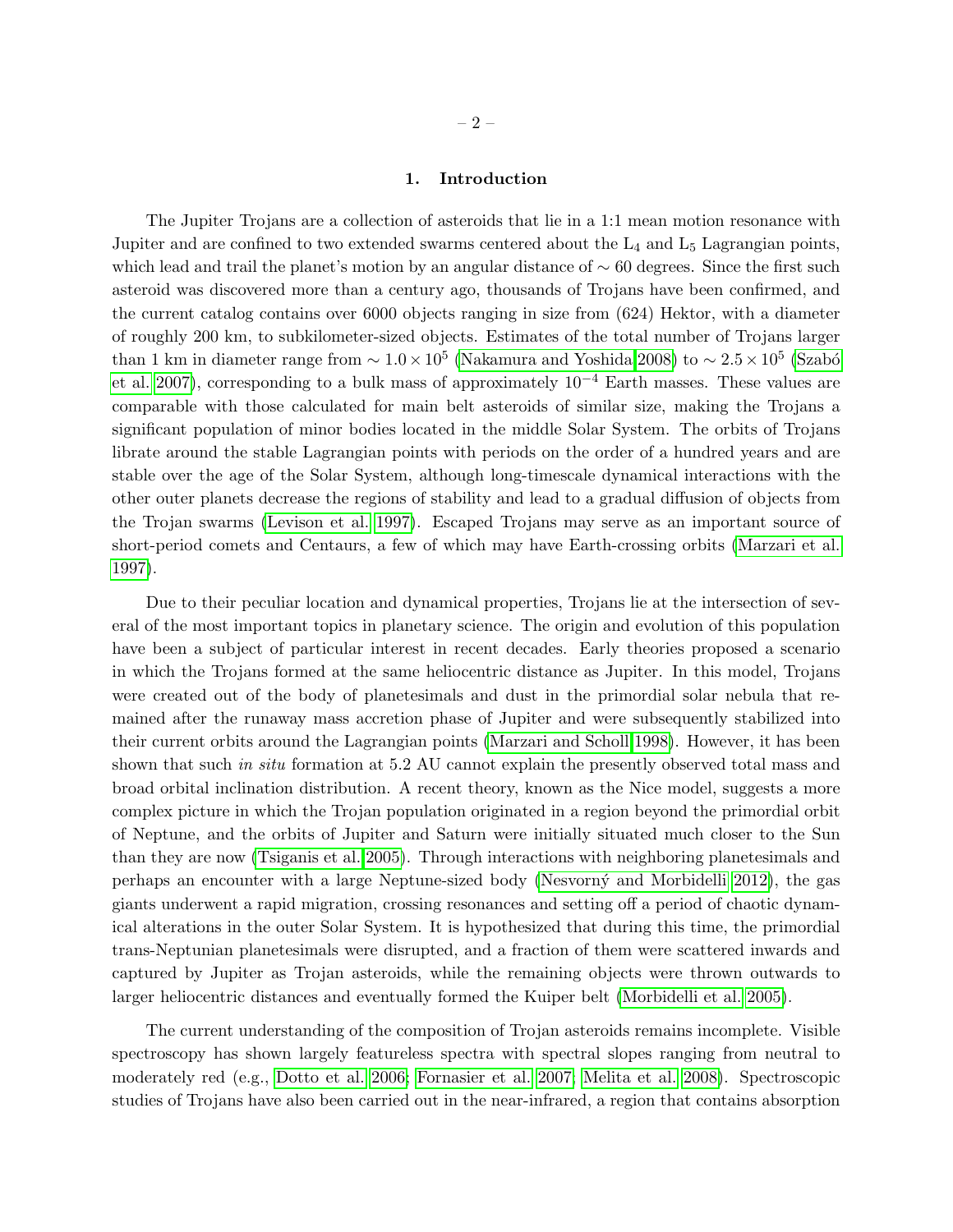bands of materials prevalent in other minor body populations throughout the Solar System, such as hydrous and anhydrous silicates, organics, and water ice (e.g., [Emery and Brown 2003;](#page-23-2) [Dotto et al.](#page-23-0) [2006;](#page-23-0) [Yang and Jewitt 2007;](#page-25-2) [Emery et al. 2011\)](#page-23-3). These spectra were likewise found to be featureless and did not reveal any incontrovertible absorption signals to within noise levels. As such, models of the composition and surface properties of Trojans remain poorly constrained. However, several authors have noted bimodality in the distribution of various spectral properties: Bimodality in spectral slope has been detected in both the visible (Szabó et al. 2007; [Roig et al. 2008;](#page-24-7) [Melita](#page-24-6) [et al. 2008\)](#page-24-6) and the near-infrared [\(Emery et al. 2011\)](#page-23-3). The infrared albedo of Trojans has also been shown to display bimodal behavior [\(Grav et al. 2012\)](#page-24-8). These observations indicate that the Trojans may be comprised of two separate sub-populations that categorically differ in their spectroscopic properties.

While future spectroscopic study promises to improve our knowledge of Trojan composition and structure, a study of the size distribution, or as a proxy, the magnitude distribution, may offer significant insight into the nature of the Trojan population. The magnitude distribution preserves information about the primordial environment in which the Trojans were accreted as well as the processes that have shaped the population since its formation, and can be used to test models of the origin and evolution of the Trojans. In particular, an analysis of the distribution of the attested sub-populations may further our understanding of how these sub-populations arose and how they have changed over time. In this paper, we use published photometric and spectroscopic data to categorize Trojans into two sub-populations and compare their individual magnitude distributions. When constructing the data samples, we evaluate and correct for incompleteness to better model the true Trojan population. In addition to fitting the magnitude distributions and examining their behavior, we explore various interpretations of the data.

# 2. Trojan data

Several sources were consulted in compiling the Trojan data samples analyzed in this work. They are described in the following.

#### 2.1. Selection of Trojan Dat Samples

The primary data set is comprised of Trojan asteroids listed by the Minor Planet Center  $(MPC)$ , which maintains a compilation of all currently-confirmed Trojans. Absolute magnitude  $(H)$  and orbital parameter values were taken off of Edward Bowell's ASTORB datafile.<sup>[2](#page-2-1)</sup> The resulting data set, referred to in the following as the main sample, contains 6037 Trojans. Of these,

<span id="page-2-0"></span> $1$ www.minorplanetcenter.org (Accessed 2014 May 10).

<span id="page-2-1"></span> $^2$ http://www.naic.edu/ nolan/astorb.html ( $\rm Accessed$   $2014$   $\rm April$   $27)$ .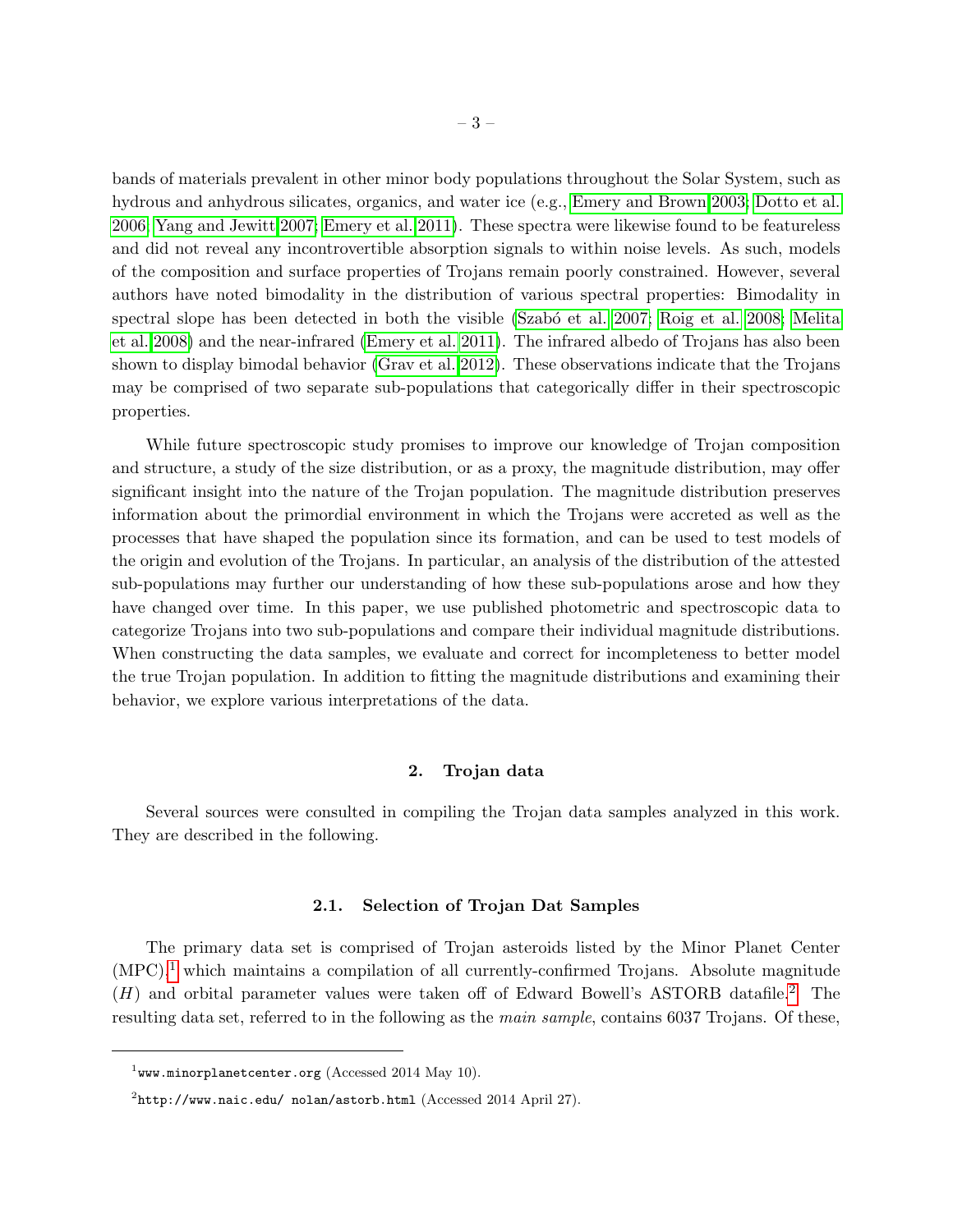3985 are from the  $L_4$  swarm and 2052 are from the  $L_5$  swarm, corresponding to a leading-to-trailing number ratio of 1.94. This significant number asymmetry between the two swarms has been widely noted in the literature and appears to be a real effect that is not attributable to any major selection bias from Trojan surveys, at least in the bright end of the asteroid catalog (Szabó et al. 2007). The brightest object in the main sample has an absolute magnitude of 7.2, while the faintest object has an absolute magnitude of 18.4. The vast majority of Trojans in the main sample (4856 objects) have  $H \geq 12.5$ , with most of these faint asteroids having been discovered within the last 5 years. In the literature, estimates of the threshold magnitude below which the current total Trojan asteroid catalog is complete lie within the range  $H \sim 10.5 - 12$ . Therefore, it is only possible to adequately analyze the magnitude distribution of faint Trojans if appropriate scaling techniques are invoked to correct for sample incompleteness. These techniques are discussed in Section 3.2.

Another data set used in this work consists of observations from the fourth release of the Moving Object Catalog of the Sloan Digital Sky Survey (SDSS-MOC4). The SDSS-MOC4 contains photometric measurements of more than 470,000 moving objects from 519 observing runs obtained prior to 2007 March. Of these objects, 557 have been identified to be known Trojans listed in the ASTORB file (243 from  $L_4$  and 314 from  $L_5$ ), and will be referred to in the following as the *Sloan* sample. This data sample includes measured flux densities in the  $u, g, r, i, z$  bands, centered at 3540, 4770, 6230, 7630, and 9130 Å, respectively, and with bandwidths of  $\sim 100$  Å. As discussed in detail by Szabó et al. [\(2007\)](#page-25-0), the distribution of the positions of SDSS observing fields through June 2005 in a coordinate system centered on Jupiter indicates that both  $L_4$  and  $L_5$  Trojan swarms were well-covered (i.e., the positions of the observing fields cover a wide range of orbital eccentricity and relative longitude values consistent with Trojan asteroids). Those authors identified 313 known Trojans in the SDSS-MOC3 (previous release) and determined that the survey detected all known Trojans within the coverage area brighter than  $H = 12.3$ . Observing runs since then have expanded the coverage of the sky to include new Trojan swarm regions, yielding 244 additional known Trojans. It is expected that the detection threshold of the Sloan survey (i.e., magnitude to which the SDSS has detected all Trojans within its observing fields) in these newly-covered regions is similar to that determined for the previously-covered regions, and therefore, we may consider our Sloan sample to be a reliable subset of the total Trojan population up to  $H \sim 12.3$ . This means that the detection threshold of the Sloan sample lies at least 1 mag fainter than the completeness limit of the main sample mentioned above. As part of the analysis presented in the next section, we will confirm the detection threshold of the Sloan sample and use it to arrive at a better estimate of the completeness of the main sample.

#### 2.2. Categorizing Trojans

Recent observational studies have identified bimodality in the Trojan population with respect to various photometric and spectroscopic quantities. In this work, we used three earlier analyses of Trojans to classify objects into two color populations.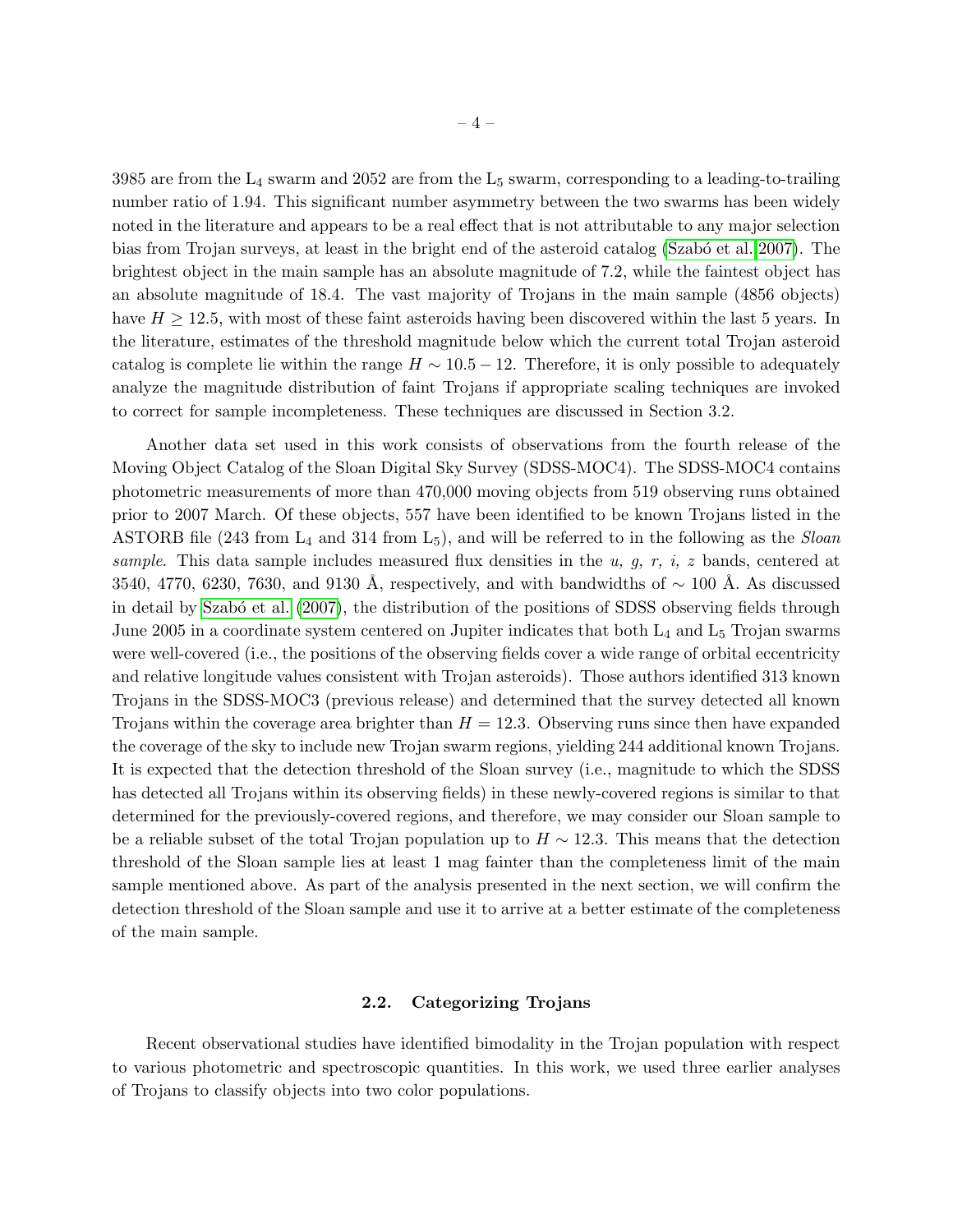In [Emery et al.](#page-23-3) [\(2011\)](#page-23-3), near-infrared (0.7–2.5  $\mu$ m) spectra of 58 Trojans were collected during four observing runs at the NASA Infrared Telescope Facility and were combined with previouslypublished spectra of 10 other Trojans. Together, these objects range in magnitude from  $H = 7.2$  to  $H = 10.7$ . For each object, the authors measured the reflectance fluxes in four bands, centered at 0.85, 1.22 (J-band), 1.63 (H-band), and 2.19 (K-band)  $\mu$ m, from which color indices were calculated using  $m_{\lambda 1} - m_{\lambda 2} = 2.5 \log(R_{\lambda 2}/R_{\lambda 1})$ , where  $m_{\lambda 1} - m_{\lambda 2}$  is the color index for two wavelengths, and  $R_{\lambda 2}/R_{\lambda 1}$  is the ratio between the corresponding reflectance fluxes. These color indices quantify the spectral slopes of the Trojans in the near-infrared, with higher index values corresponding to redder spectra. Notably, the plot of the J-K color index versus the 0.85-J color index for the asteroids analyzed is not continuous; rather, there is a distinct break separating a redder group (Group I) from a less red group (Group II). The distribution of the 0.85-H color index likewise shows a clear bimodality, while the H-K histogram is unimodal, suggesting that the difference between the two groups of asteroids is concentrated primarily in the short-wavelength end of the near-infrared spectrum ( $\lambda < 1.5 \mu$ m). Both L<sub>4</sub> and L<sub>5</sub> swarms were shown to display similar bimodal behavior, and it was determined that the two identified groups in the analyzed Trojan sample could not have been drawn from a unimodal distribution to a very high confidence level (> 99.99%). We included the color indices of 15 additional Trojans (Emery et al., in preparation) for a total of 83 objects, which we categorized into Group I (19 objects) and Group II (64 objects).

[Grav et al.](#page-24-8) [\(2012\)](#page-24-8) presented thermal model fits for 478 Trojans observed with the Wide-field Infrared Survey Explorer (WISE), which conducted a full-sky survey in four infrared wavelengths: 3.4, 4.6, 12, and 22  $\mu$ m (denoted W1, W2, W3, and W4, respectively). Using the survey data, the W1 albedo was computed for each object, and it was shown that the distribution of W1 albedos as a function of diameter is discernibly bimodal for the 66 objects with diameters larger than ∼60 km, which corresponds to objects brighter than  $H \sim 9.6$ ; for the smaller (fainter) Trojans, the errors in the measured albedos are much larger, and a clear bimodality was not discernible. Among these 66 large Trojans, 51 have W1 albedo values between 0.11 and 0.18 (Group A), while 15 have W1 albedo values between 0.05 and 0.10 (Group B). Within each group, the albedo values show no dependence on diameter and are tightly clustered, with average separations between adjacent albedo values of 0.001 and 0.004 for Group A and Group B, respectively.

More importantly, when considering the Trojans that are in both the [Grav et al.](#page-24-8) [\(2012\)](#page-24-8) and the [Emery et al.](#page-23-3) [\(2011\)](#page-23-3) data sets, one finds that every object in Group A is a member of Group I, and every object in Group B is a member of Group II, with the sole exception of (1404) Ajax, which has high H-K and 0.85-J color indices characteristic of redder Group I objects, but a relatively low W1 albedo value of 0.085. This correspondence between groups categorized with respect to different spectroscopic quantities reinforces the proposal presented by [Emery et al.](#page-23-3) [\(2011\)](#page-23-3) that the Trojans are comprised of two distinct populations with dissimilar spectral properties and likely different compositions. In particular, we conclude that Group I and Group A are both sampled from one of the two Trojan populations; these objects have redder color indices, and we will refer to this population as the red (R) population. Analogously, Group II and Group B are both sampled from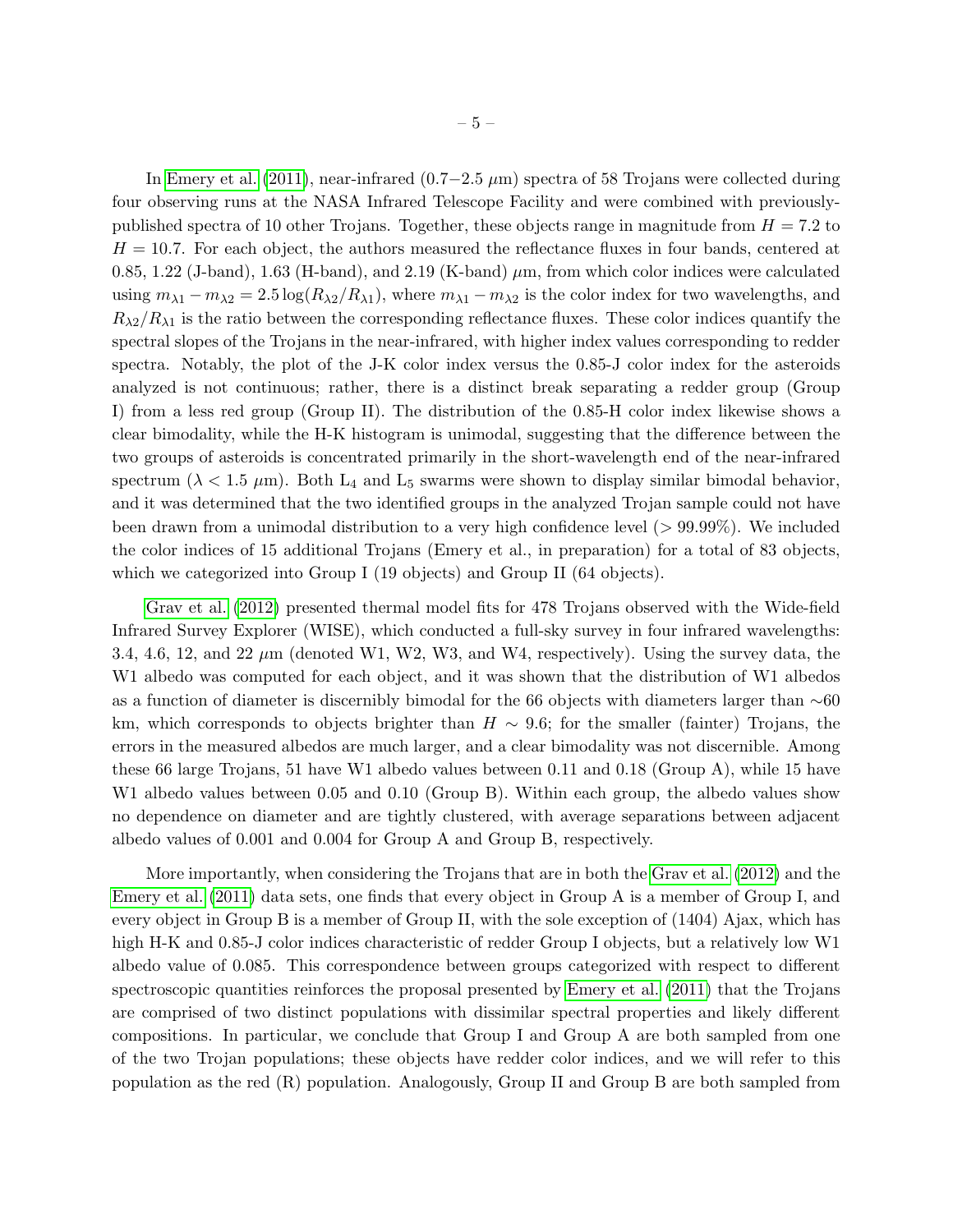the second Trojan population, which will be referred to as the less red (LR) population, due to the relatively lower near-infrared color indices of its members.

Using the robust and consistent bimodalities observed by [Emery et al.](#page-23-3) [\(2011\)](#page-23-3) and [Grav et al.](#page-24-8) [\(2012\)](#page-24-8), we categorized 93 Trojans as either LR (20 objects) or R (73 objects). However, these population sizes are too small to allow for statistically meaningful statements about the overall Trojan population. Moreover, the faintest object in this group has an absolute magnitude of  $H = 10.7$ , which would restrict our analysis of the Trojan color populations to just the relatively bright objects. In order to expand our categorization of Trojans into color populations, we turned to photometric data from the Sloan survey.

[Roig et al.](#page-24-7) [\(2008\)](#page-24-7) studied 250 known Trojans from the SDSS-MOC3 and computed spectral slopes from the listed  $u, g, r, i, z$  band flux densities. The authors noted that the distribution of spectral slopes is bimodal. We expanded on this study, reproducing the spectral slope calculations and including new Trojans listed in the SDSS-MOC4. Following the procedure used in [Roig et al.](#page-24-7) [\(2008\)](#page-24-7), we corrected the flux densities using the solar colors provided in Ivezić et al. [\(2001\)](#page-24-9):  $c_{u-r}$  =  $(u-r)-1.77, c_{g-r} = (g-r)-0.45, c_{r-i} = (r-i)-0.10, \text{ and } c_{r-z} = (r-z)-0.14.$  The reflectance fluxes, F, normalized to 1 in the r band, were defined as:  $F_u = 10^{-0.4c_{u-r}}$ ,  $F_g = 10^{-0.4c_{g-r}}$ ,  $F_i = 10^{0.4c_{r-i}}$ , and  $F_z = 10^{0.4c_{r-z}}$ . The relative errors  $\Delta F/F$  were estimated using the secondorder approach in [Roig and Gil-Hutton](#page-24-10) [\(2006\)](#page-24-10):

$$
\Delta F/F = 0.9210 \Delta c (1 + 0.4605 \Delta c), \tag{1}
$$

where the color errors  $\Delta c$  are computed as the root-squared sum of the corresponding magnitude errors, e.g.,  $\Delta c_{u-r} = \sqrt{(\Delta u)^2 + (\Delta r)^2}$ . The error in  $F_r$  was estimated using  $\Delta c_{r-r} = \sqrt{2}\Delta r$ . We discarded all asteroid observations that had a relative error greater than 10% in any of the fluxes besides  $F_u$ , which usually has larger errors due to the effects of instrument noise in and around the u-band. We also considered only asteroids with magnitudes in the range  $H < 12.3$ , over which the Sloan survey is expected to have detected all Trojans within its survey area.

The resulting asteroid set contains 254 objects (114 in  $L_4$  and 140 in  $L_5$ ), 24 of which were included in the [Emery et al.](#page-23-3) [\(2011\)](#page-23-3) and/or [Grav et al.](#page-24-8) [\(2012\)](#page-24-8) analyses and previously categorized by spectrum. For each object, the spectral slope  $S$  was computed from a linear least-squares fit to a straight line passing through the fluxes  $F_g$ ,  $F_r$ ,  $F_i$ , and  $F_z$ , taking into account the individual errors  $\Delta F$  ( $F_u$  was not used in this computation, as per [Roig et al.](#page-24-7) [\(2008\)](#page-24-7)). If an object had multiple observations, the average of the spectral slopes computed for all observations was used. The histogram of spectral slopes is shown in Figure [1.](#page-7-0) From the plot, the bimodality in the spectral slope distribution is evident.<sup>[3](#page-5-0)</sup> By fitting the spectral slope distribution with two Gaussians, we found that one of the two modes is centered at  $S = 5.3 \times 10^{-5}$  Å<sup>-1</sup>, while the other mode is located

<span id="page-5-0"></span> ${}^{3}$ In [Roig et al.](#page-24-7) [\(2008\)](#page-24-7), it was reported that only objects in the L<sub>4</sub> swarm showed this bimodality in spectral slope. Our present analysis includes many more asteroids from the SDSS-MOC4, and we observe bimodality in both L<sup>4</sup> and L<sup>5</sup> swarms.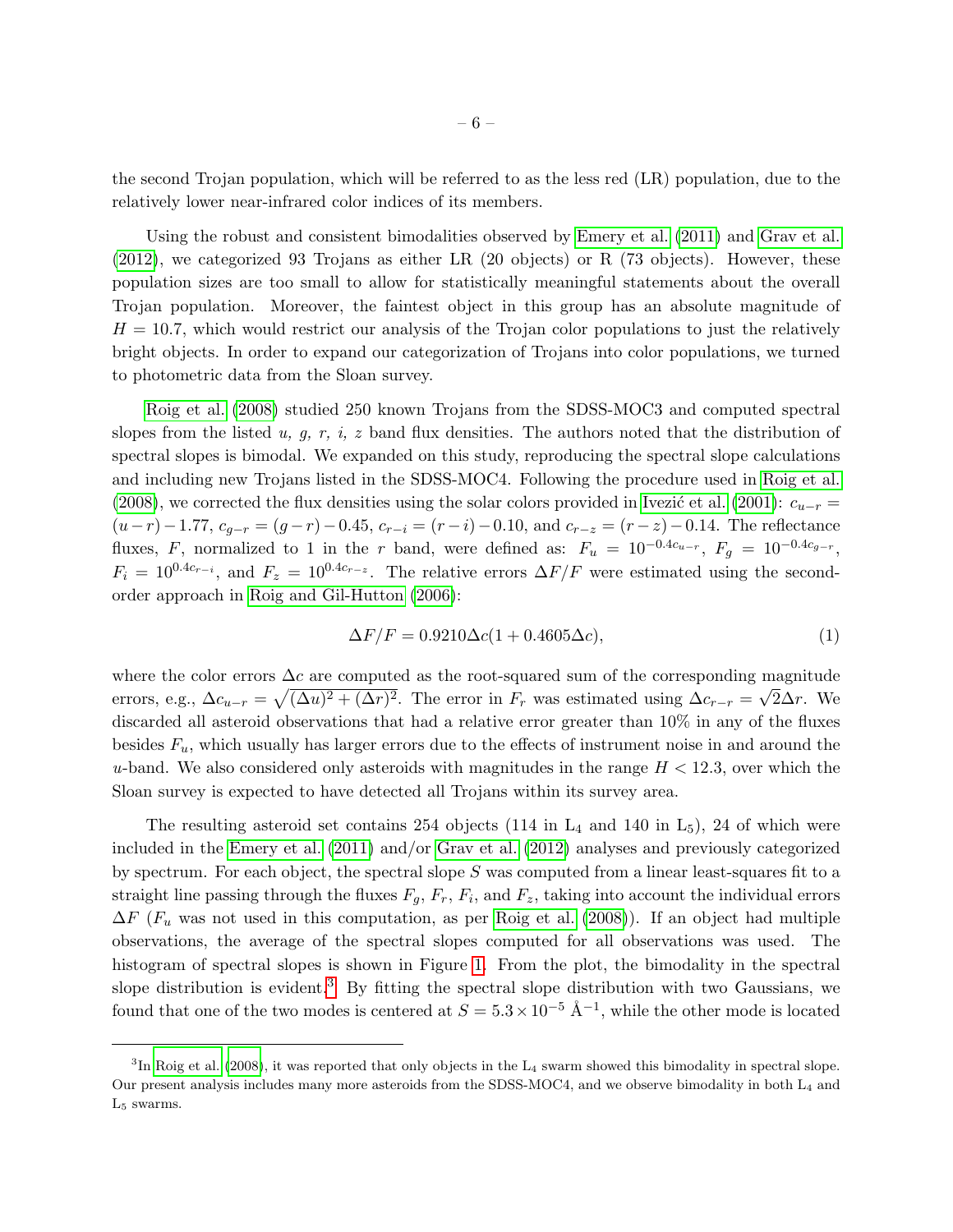at higher spectral slopes (i.e., redder colors), with a peak at  $S = 9.6 \times 10^{-5}$  Å<sup>-1</sup>; the best-fit Gaussian distribution functions are plotted in Figure [1.](#page-7-0) This two-peaked distribution shape is similar to the one presented by [Emery et al.](#page-23-3) [\(2011\)](#page-23-3) for the H-K color index. In particular, the 24 Trojans in the Sloan sample that have already been categorized into LR and R populations (4 in LR and 20 in R) align with the two modes shown in Figure [1.](#page-7-0) Therefore, we can say that objects with spectral slope values consistent with the left mode belong to the LR population, while objects with spectral slope values consistent with the right mode belong to the R population. There is some overlap between the two modes, which makes it difficult to categorize all of the Trojans observed by the SDSS into populations. Nevertheless, we may expand our categorization by adopting conservative break-off spectral slope values: All Trojans with  $S \leq 5.3 \times 10^{-5}$  Å<sup>-1</sup> were classified as less red, while all Trojans with  $S \geq 9.6 \times 10^{-5}$  Å<sup>-1</sup> were classified as red. Using this method, we were able to categorize 151 of the 254 asteroids in the SDSS-MOC4 with  $H < 12.3$ ; 47 objects belong to the LR population, and 104 objects belong to the R population, with the remaining 103 objects being uncategorized.

The estimated 95% detection flux density thresholds for the u, g, r, i, z bands are 22.0, 22.2,  $22.2, 21.3,$  and  $20.5$ , respectively (Ivezić et al. 2001). The average relative band magnitudes for the 151 Trojans in the color populations that were imaged by the SDSS are  $u - r = 2.08$ ,  $g - r = 0.62$ ,  $i-r = -0.26$ ,  $z-r = -0.42$  for R objects and  $u-r = 2.01$ ,  $g-r = 0.52$ ,  $i-r = -0.18$ ,  $z-r = -0.26$ for LR objects. For an object to be listed on the Moving Object Catalog, it must have detections in at least three bands. The detection threshold in the  $z$ - and  $i$ -bands are the lowest. For objects with the same r-band magnitude, LR objects are less reflective at longer wavelengths, so for objects with magnitudes near the detection thresholds, there is a bias against LR objects. However, the differences between the relative band magnitudes among the two color populations are not large, and this bias is only expected to affect the objects with absolute magnitudes at the very faint end of our considered range and beyond. Therefore, for our data samples, this effect is minor and is not taken into consideration in our analysis.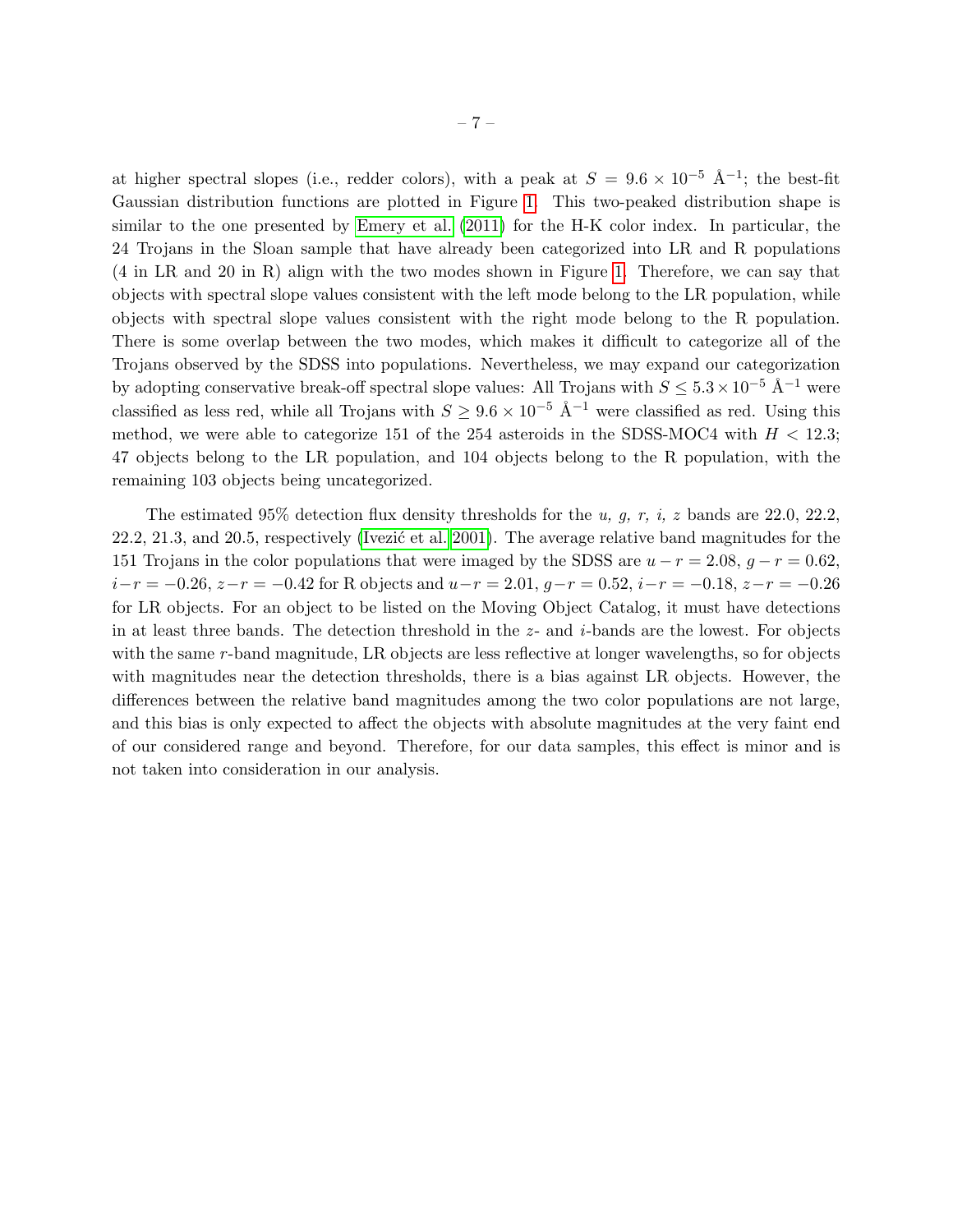

<span id="page-7-0"></span>Fig. 1.— Distribution of spectral slopes of all 254 Trojans in the Sloan sample with  $H < 12.3$ (solid green), and the distributions of spectral slopes of 24 Trojans classified into the LR and R populations per [Emery et al.](#page-23-3) [\(2011\)](#page-23-3) and [Grav et al.](#page-24-8) [\(2012\)](#page-24-8) (blue with diagonal hatching and red with cross hatching, respectively). The best-fit Gaussian distribution functions for the two color populations are shown as black dashed lines.

We have compared three photometric and spectroscopic studies of Trojans and determined that the bimodal behaviors observed in all these studies are consistent and indicative of the existence of two separate color populations. Of the 842 objects in the main sample with  $H < 12.3$ , 478 are in the  $L_4$  swarm, and 364 are in the  $L_5$  swarm, which entails a leading-to-trailing number ratio of 1.31. This ratio is notably smaller than the value of 1.94 obtained for the total Trojan catalog, which suggests that there may be major detection biases favoring  $L_4$  Trojans among the faintest objects. After categorizing the objects in the main sample, we found that 64 objects belong to the LR population, and 157 objects belong to the R population, while the remaining 621 objects were not categorized because they have either not been analyzed by any of the three studies discussed above or have spectral slope values between  $5.3 \times 10^{-5}$  Å<sup>-1</sup> and  $9.6 \times 10^{-5}$  Å<sup>-1</sup>. In Figure [2,](#page-8-0) the cumulative magnitude distribution  $N(H)$ , i.e., the total number of asteroids with absolute magnitude less than or equal to  $H$ , is plotted for the main sample and the two color populations. The distributions plotted here have not been scaled to correct for incompleteness.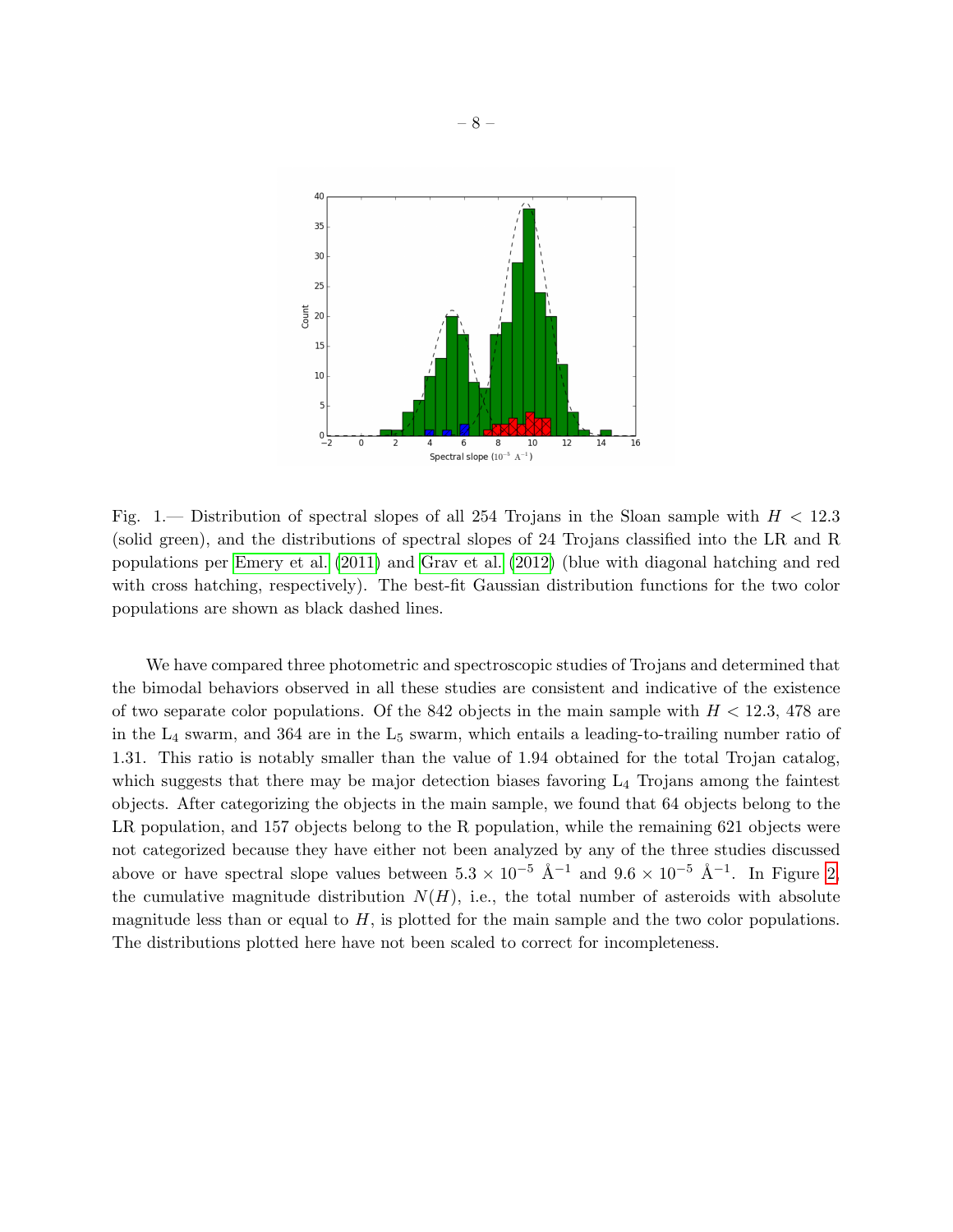

<span id="page-8-0"></span>Fig. 2.— Plot of the unscaled cumulative magnitude distributions for the main Trojan sample (black circles) and the categorized R and LR color populations (red squares and blue triangles, respectively). These data have not yet been corrected for incompleteness.

#### 3. Analysis

In this section, the magnitude distributions of the Trojan populations are studied. We present best-fit curves to describe the magnitude distributions and compare their behavior.

## 3.1. Population Distinctness

Previously, we classified Trojans into LR and R populations based on various spectroscopic and photometric quantities. While the observed bimodalies indicate that the two populations differ categorically with respect to several spectral properties, the current lack of understanding of Trojan surface composition makes it difficult to use these spectral properties in studying the origin and evolution of Trojans. Moreover, the distinction in spectral properties does not preclude the possibility that the Trojans are simply a mixed population of LR and R objects, with a constant number ratio between the two populations at each magnitude. To determine whether the two color populations are distinct, we must compare the shape of their distributions.

While the LR and R populations are incomplete, there is no reason to believe that one of the two populations is significantly more complete than the other. In particular, the ratio of R to LR objects at each magnitude is not expected to be affected by any major bias (see Section 3.2 for details of our analysis of sample completeness). Since the difference in shape of two magnitude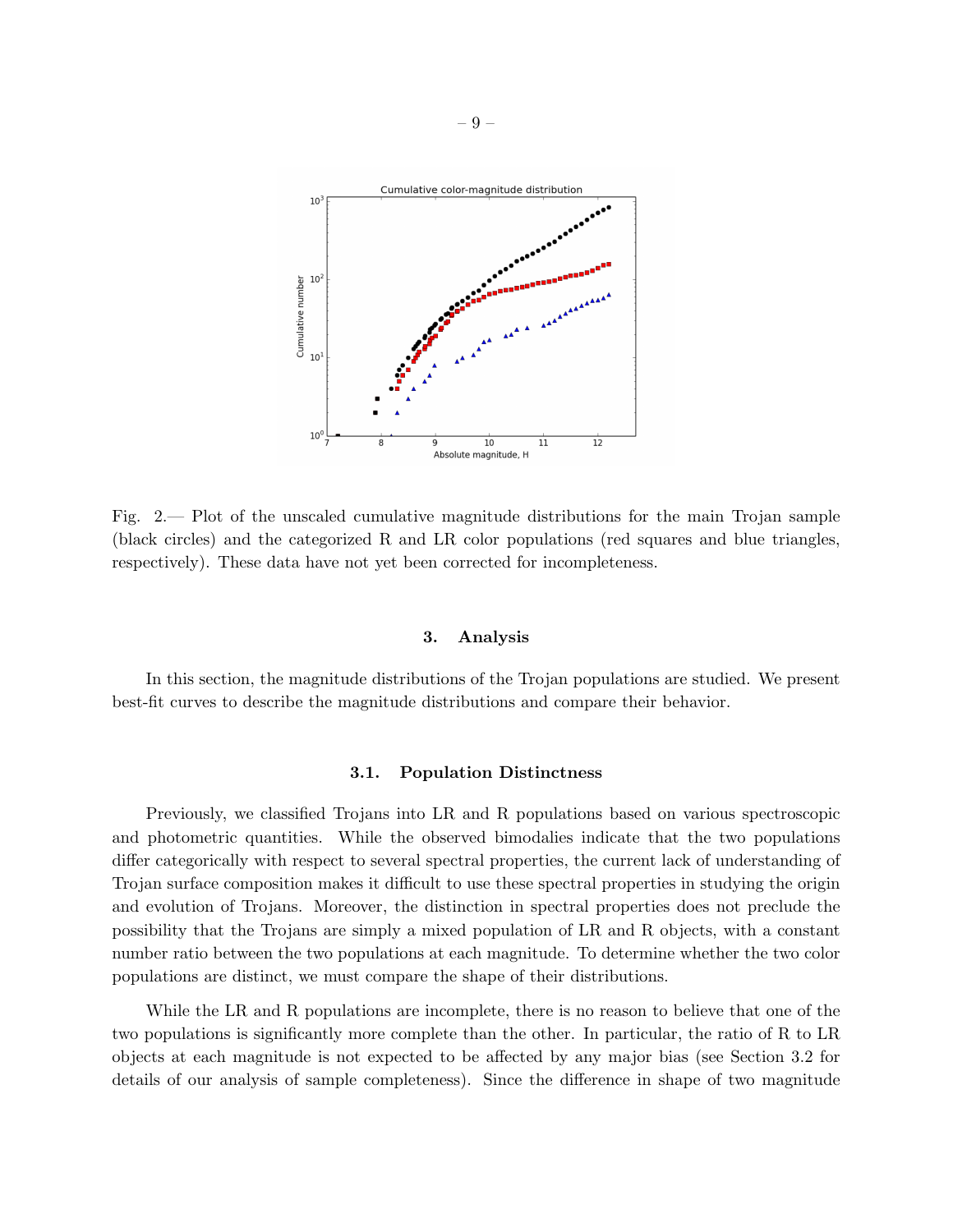distributions is determined largely by the variation of the number ratio of the two distributions with respect to magnitude, we may test for population distinctness of the Trojan color samples by using the current LR and R populations as plotted in Figure [2,](#page-8-0) without the need to scale up both populations to correct for incompleteness.

Already from the unscaled cumulative magnitude distributions plotted in Figure [2,](#page-8-0) one can see that the distributions of the color populations are dissimilar. To analytically examine the distinctness of the LR and R populations, we used the two-sample Kuiper variant of the Kolmogorov−Smirnov test (Kuiper−KS test; [Press et al. 2007\)](#page-24-11). This nonparametric statistic quantifies the likelihood that two data samples are drawn from the same underlying distribution. It evaluates the sum of the maximum distances of one distribution above and below the other and returns a test decision value,  $p$ , between 0 and 1, which represents the probability that the two data samples are not drawn from the same underlying distribution. The Kuiper−KS test is sensitive to differences in both the relative location and the shape of the two cumulative distributions. It is particularly appropriate when dealing with distributions that differ primarily in their tails, as is the case with the Trojan color populations.

Running the Kuiper–KS test on the two color populations, we obtained a p-value of 0.973. This high test decision value demonstrates that the two color populations are not sampled from a single underlying distribution to a confidence level of 97.3%. In other words, the LR and R Trojan populations are distinct not only with respect to the spectral properties of their members, but also with respect to their overall size/magnitude distributions.

## 3.2. Sample Completeness

When analyzing a population distribution, it is important to determine and properly correct for any incompleteness in the data sample. To ensure that our curve-fitting adequately models the true Trojan magnitude distribution, we used the Sloan sample to estimate the incompleteness of the main sample and color populations.

As discussed in Section 2.1, the detection threshold of the SDSS within its coverage area is much fainter than the completeness threshold of the overall Trojan catalog. The Sloan survey broadly sampled the orbital parameter space characteristic of both Trojan swarms. Important to our analysis is whether there exists any variation in the magnitude distribution of objects across different regions of the Trojan swarms, since such variation would lead to the total magnitude distribution of the Sloan sample being significantly different from the true total magnitude distribution. Recent studies of Trojans have not observed any discernible correlation between absolute magnitude and eccentricity or inclination in either the leading or the trailing swarm (c.f., Szabó [et al. 2007;](#page-25-0) Fernández et al. 2009), so it is unlikely that the Sloan sample is characterized by any bias with respect to magnitude. We may therefore consider the Sloan sample to be an accurate scaled-down representation of the overall Trojan population. With the exception of a few bright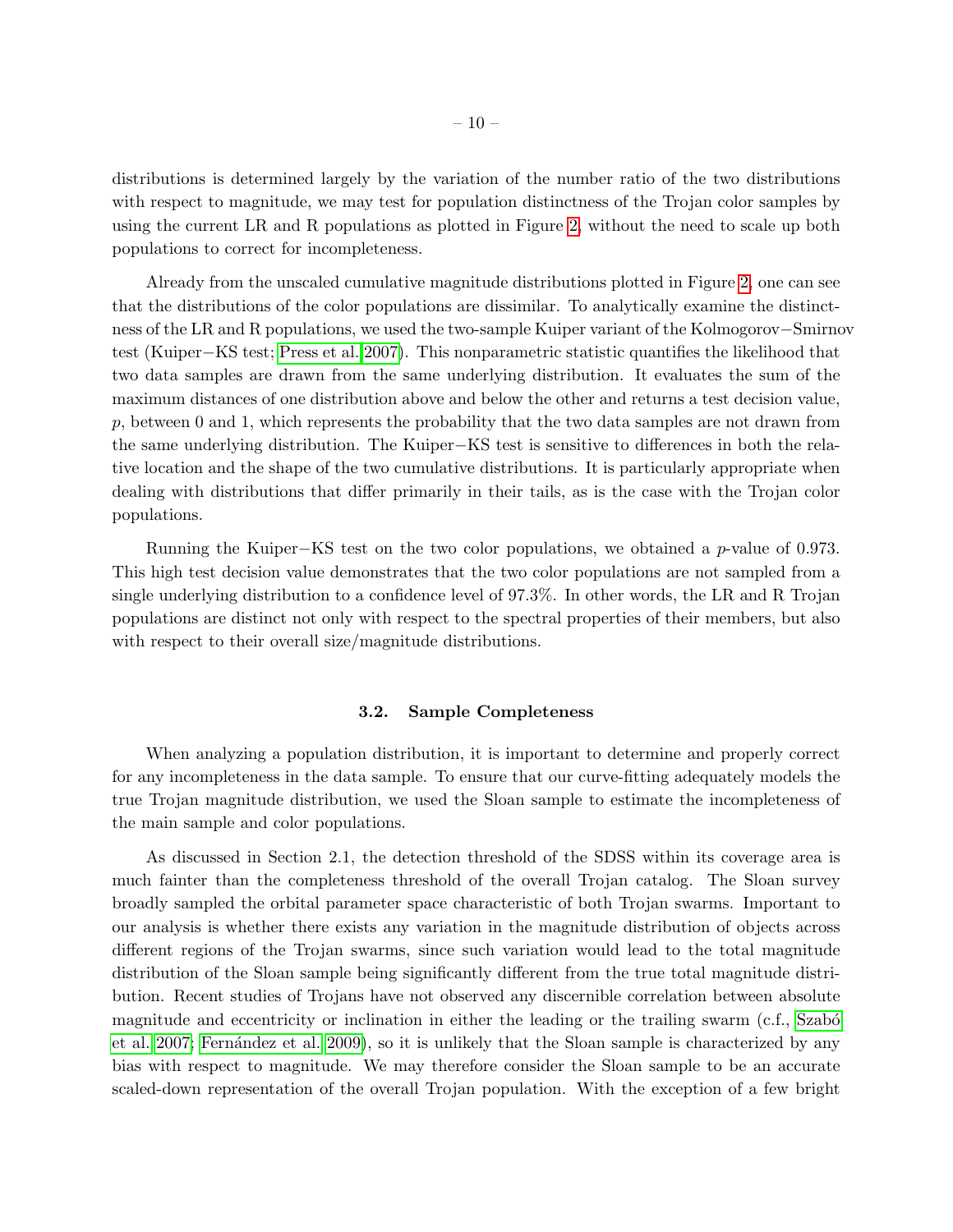Trojans, all objects in the data samples have absolute magnitudes given with tenth-place accuracy (e.g.,  $H = 10.1$ ); in other words, they are effectively binned into 0.1 mag groups. To evaluate the completeness of our main sample, we examine the ratio  $R$  between the cumulative number of objects in the Sloan sample and the cumulative number of objects in the main sample for each 0.1 mag bin. Over the range of magnitudes for which both the main sample and the Sloan sample are complete, R should be roughly constant at some value. As the magnitude increases up to the detection threshold of the Sloan sample, the main sample becomes incomplete and  $R$  should increase steadily. At higher magnitudes, past the detection threshold of the Sloan sample,  $R$  is expected to decrease, since a large number of faint Trojans have been discovered since the release of the SDSS-MOC4.



<span id="page-10-0"></span>Fig. 3.— Plot of the ratio between the cumulative number of objects in the Sloan sample and the cumulative number of objects in the main sample for various absolute magnitude bins (red circles). The black dashed line indicates the average value  $R_*$  for bins with  $H = 10.0 \rightarrow 11.2$ .

Figure [3](#page-10-0) shows the values of R plotted with absolute magnitude. From the plot, the expected behavior described earlier is evident: For bins with  $H < 11.3$ , the value of R is roughly constant at  $R_* = 0.264$ , which is the average of R for bins with  $H = 10.0 \rightarrow 11.2$ . (Bright objects were omitted from the average, since the small bin numbers lead to significant scatter in  $R$ .) At fainter magnitudes, R increases until  $H = 12.3$ , after which it decreases rapidly. From this, we conclude that every Trojan brighter than  $H = 11.3$  is contained in the main sample (that is, the total Trojan catalog), while the Sloan sample is complete up to  $H = 12.3$  (that is, contains an unbiased subsample of Trojans), which confirms the completeness limit estimate given in Szabó et al. [\(2007\)](#page-25-0). Using the calculated values of R, we can now evaluate the catalog efficiency  $\eta_{\text{mpc}}$  of the main sample, i.e., the ratio of the number of Trojans  $n_{\rm mpc}$  currently cataloged by the Minor Planet Center to the true number of Trojans  $n_0$ , in each bin with  $H < 12.3$ . For  $H < 11.3$ , the main sample is complete,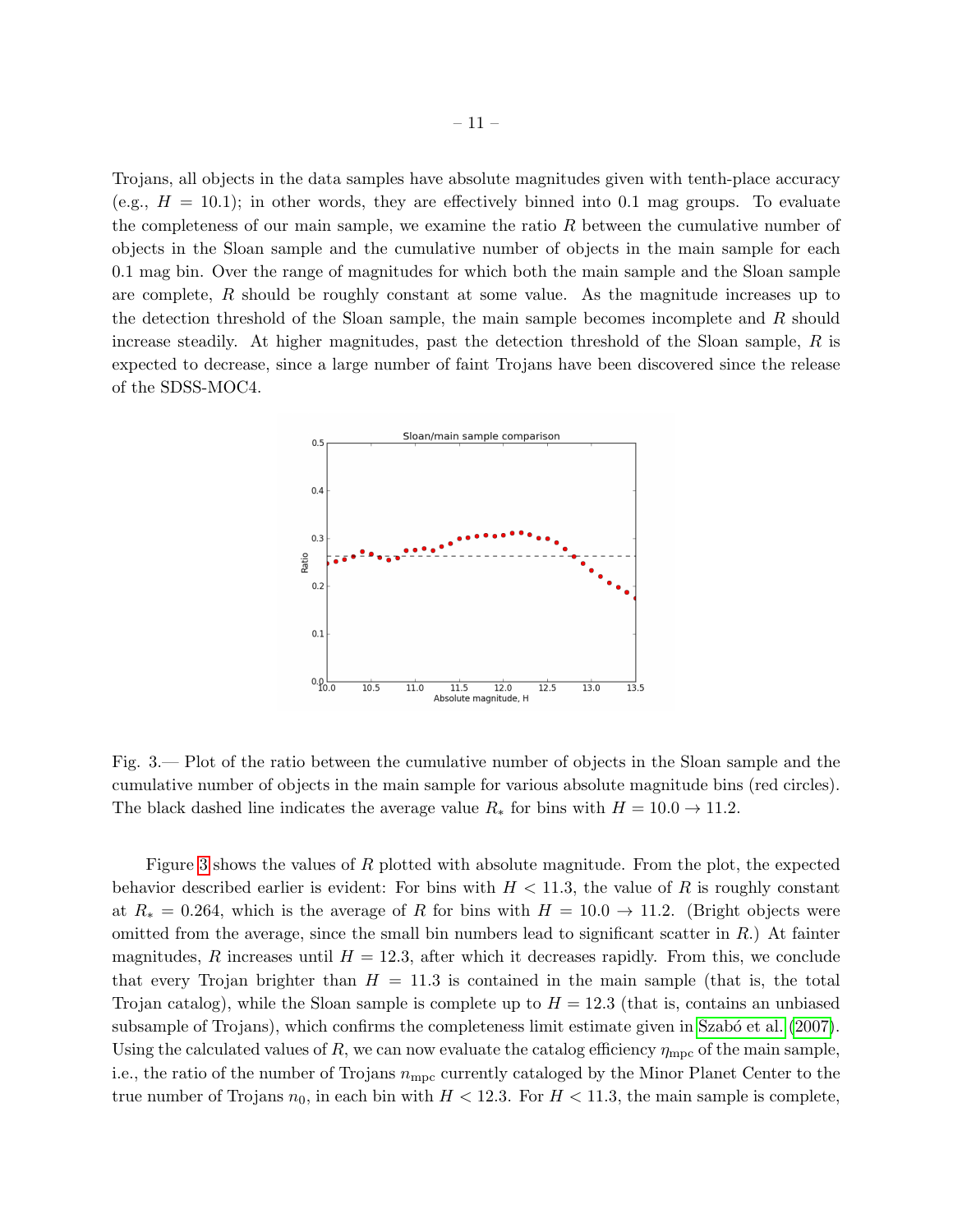so  $\eta_{\text{mpc}} = 1$ . For  $11.3 \leq H < 12.3$ , we first evaluate the ratio  $r(H)$  between the non-cumulative (i.e., differential or bin-only) number of Trojans in the Sloan and main samples for each 0.1 mag bin; the values of  $r(H)$  in this interval are greater than the benchmark value of  $r_* = \bar{r} = 0.29$ , where  $\bar{r}$  is the average of  $r(H)$  over the interval  $H = 10.0 \rightarrow 11.2$ . The catalog efficiency value for each bin is given by  $r(H)/r_*$ . We subsequently fit a fifth-order polynomial through the binned catalog efficiency values over the domain  $11.3 \leq H < 12.3$  to arrive at a smooth functional form  $\eta_1(H)$ . The catalog efficiency can be expressed as a single piecewise-defined function:

$$
\eta_{\rm mpc}(H) = \begin{cases} 1, & \text{for } H < 11.3 \\ \eta_1(H), & \text{for } 11.3 \le H < 12.3 \end{cases} \tag{2}
$$

More careful consideration must be made when correcting for incompleteness in the color populations. While the absolute magnitude distribution of Trojans does not appear be dependent on the location in orbital parameter space and would not be affected by the particular locations of observed fields within the Trojan swarms, as discussed earlier, correlations between the color of objects and orbital parameters may lead to biases in the resulting magnitude distributions of the color populations. Most Trojans (621 out of 842) were not categorized as either less red or red, with the brightest unclassified asteroid having  $H = 9.6$ . The majority of objects in our color populations (151 out of 221) were classified using the spectral slope categorization method based off Sloan data. Using data from the SDSS-MOC3, Szabó et al. [\(2007\)](#page-25-0) and [Roig et al.](#page-24-7) [\(2008\)](#page-24-7) reported a weak correlation between spectral slope and inclination, with objects at larger inclinations tending to be redder; [Fornasier et al.](#page-23-1) [\(2007\)](#page-23-1) reported a similar correlation in their study of visible spectral slope and interpreted it as a lack of faint objects with low spectral slope. This color-inclination correlation was found to be the same in both swarms. Szabó et al. [\(2007\)](#page-25-0) identified a bias in their data: the  $L_5$ subsample of Trojans had a significantly larger fraction of objects with high inclinations than the L<sup>4</sup> subsample. In our analysis, such asymmetric coverage would cause the number ratio of R-to-LR L<sup>5</sup> Trojans to be unrealistically inflated and skew the overall color distributions.

To determine whether a similar bias is present among the 254 objects in the current Sloan sample, we computed the fraction of objects in the SDSS-MOC4 with large inclinations  $(i > 20°)$ for the leading and trailing swarms independently. It was found that the fraction is similar for the two swarms (0.24 for  $L_4$  and 0.22 for  $L_5$ ). This means that observing runs since the release of the SDSS-MOC3 have captured more high-inclination regions of the  $L_4$  swarm, and as a result, the leading and trailing swarms are equally well-sampled in the SDSS-MOC4 data. Therefore, no selection bias with respect to inclination is discernible in the Sloan sample, and we may consider the LR and R color populations defined in Section 2.1 to be a representative subset of the true color composition of the overall Trojan population. In particular, the number ratio of red to less red Trojans in each bin should be approximately the same as the true ratio at that magnitude. We define a categorization efficiency value for each bin, which is the ratio between the number of already-categorized Trojans in the LR and R populations,  $n_{LR}(H) + n_R(H)$ , and the total number of detected Trojans,  $n_{\text{det}}(H)$ . Over the domain  $9.6 \leq H < 12.3$ , where the color classification is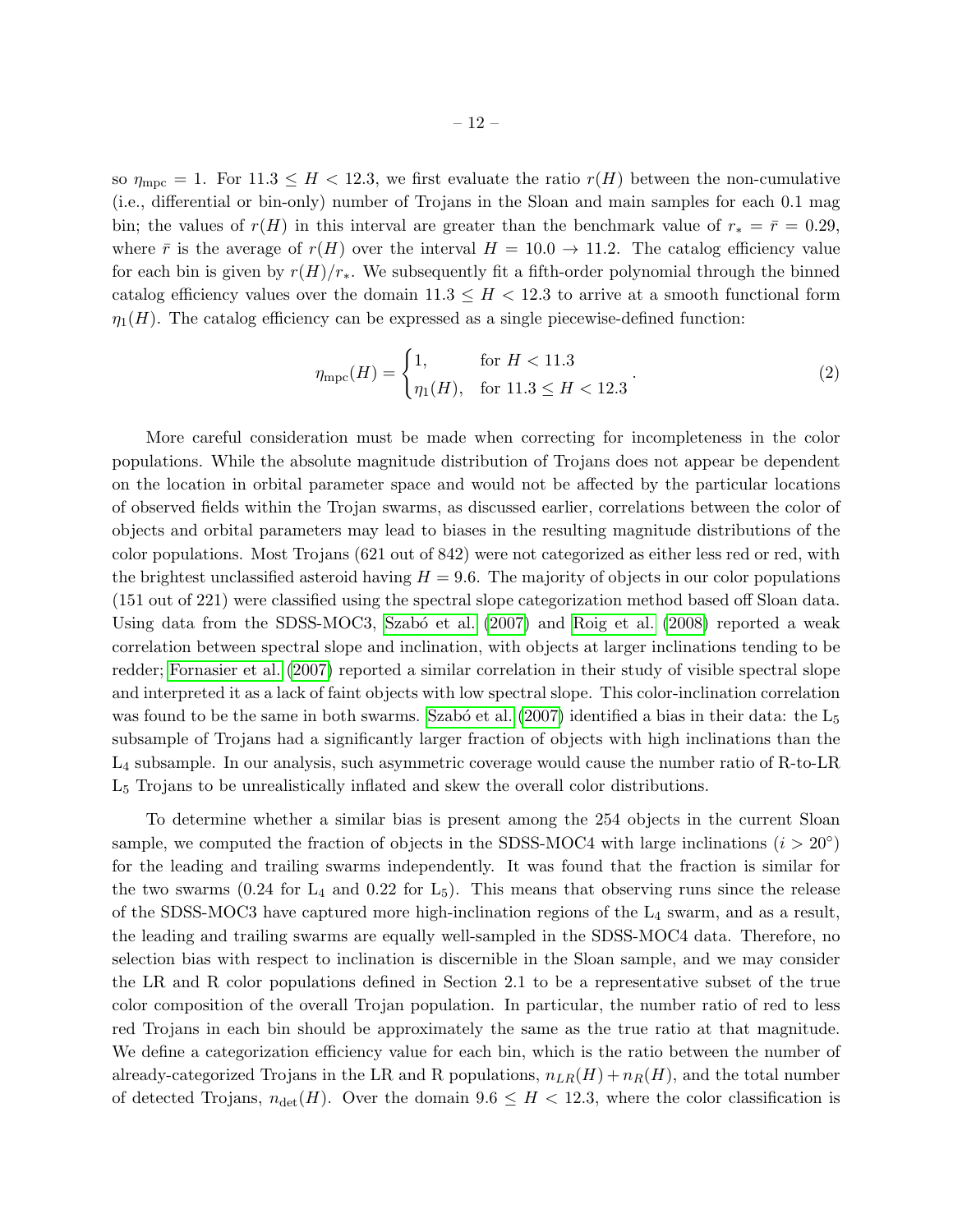incomplete, we followed a similar procedure to that used in deriving the detection efficiency and fitted a polynomial through the categorization efficiency values to obtain a smooth function  $\eta_2(H)$ . We can write the overall categorization efficiency function as

$$
\eta_{\text{cat}}(H) = \begin{cases} 1, & \text{for } H < 9.6 \\ \eta_2(H), & \text{for } 9.6 \le H < 12.3 \end{cases} \tag{3}
$$

This categorization efficiency function is the same for both LR and R populations and must be coupled with the detection efficiency function  $\eta_{\det}(H)$  for  $H \geq 11.3$ .

The total efficiency functions for the main sample and color populations, which take into account catalog and/or categorization incompleteness, are given by:

<span id="page-12-1"></span>
$$
\eta(H) = \begin{cases} \eta_{\text{mpc}}(H), & \text{for the main sample} \\ \eta_{\text{cat}}(H) \times \eta_{\text{mpc}}(H), & \text{for the LR and R populations} \end{cases}
$$
 (4)

We used catalog and categorization efficiency to scale up the data samples so that they approximate the true Trojan population. Similar scaling methods have been employed in the study of the size distribution and taxonomy of main belt asteroids [\(DeMeo and Carry 2013\)](#page-23-5). We demonstrate our method with the following example: at  $H = 11.5$ , there are 43 objects in the main sample, 17 of which are also contained in the Sloan sample. The ratio between the number of objects in the Sloan and main samples is  $r = 17/43 \approx 0.395$ , which yields a catalog efficiency value of  $\eta = r_*/r \approx 0.73$ . Thus, the approximate true number of Trojans with  $H = 11.5$  is  $n_0 = 43/\eta \sim 59$ . The scaled and unscaled cumulative magnitude distributions for the main sample and color populations are shown in Figures [4-](#page-14-0)[6.](#page-15-0)

#### 3.3. Distribution Fits

Previous analyses of the magnitude distributions of Trojans (see, for example, [Jewitt et al.](#page-24-12) [\(2000\)](#page-24-12)) have shown that the differential magnitude distribution,  $\Sigma(H) = dN(H)/dH$ , is welldescribed by a broken power law with four parameters:

<span id="page-12-0"></span>
$$
\Sigma(\alpha_1, \alpha_2, H_0, H_b | H) = \begin{cases} 10^{\alpha_1(H - H_0)}, & \text{for } H < H_b \\ 10^{\alpha_2 H + (\alpha_1 - \alpha_2)H_b - \alpha_1 H_0}, & \text{for } H \ge H_b \end{cases}
$$
(5)

where there is a sudden change from a bright-end slope  $\alpha_1$  to a shallower faint-end slope  $\alpha_2$  at some break magnitude  $H_b$ .  $H_0$  is the threshold magnitude for which  $\Sigma(H_0) = 1$  and serves to properly normalize the distribution to fit the data. [Jewitt et al.](#page-24-12) [\(2000\)](#page-24-12) obtained the slope values  $\alpha_1 = 1.1$ and  $\alpha_2 = 0.4$  from their study of 257 Trojans, which did not correct for incompleteness in the faint-end distribution. More recent studies of faint Trojans by Szabó et al. [\(2007\)](#page-25-0) and [Yoshida and](#page-25-3) [Nakamura](#page-25-3) [\(2005\)](#page-25-3) obtained faint-end slope values of 0.44 and 0.38, respectively.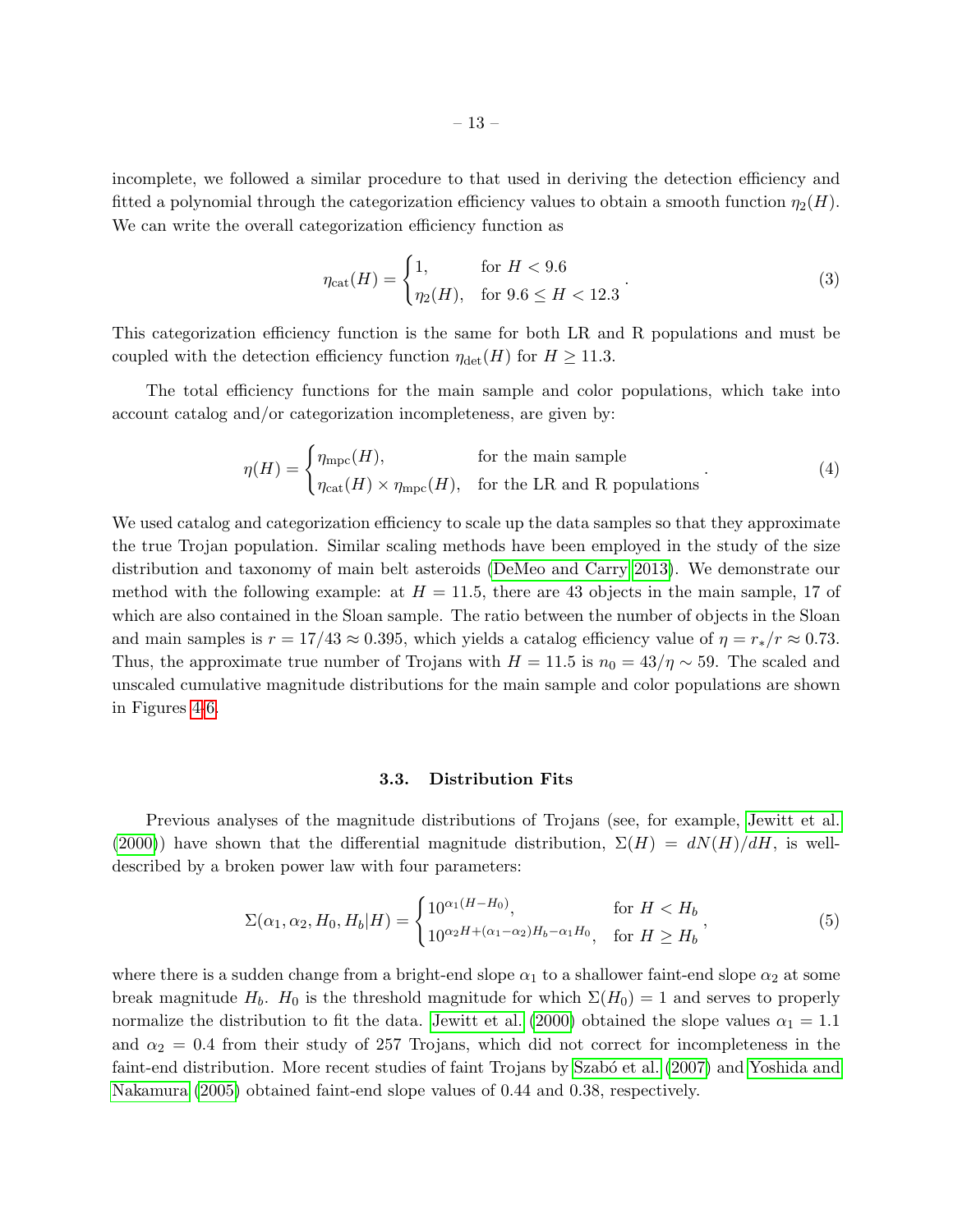We fitted the magnitude distributions of the total Trojan sample and the two color populations to the broken power law distribution function in equation [\(5\)](#page-12-0) by using a maximum likelihood method similar to the one used in [Fraser et al.](#page-24-13) [\(2008\)](#page-24-13) for their study of Kuiper belt objects (KBOs). Given a list of Trojan magnitudes and a particular set of parameters for the distribution function to be fitted, this technique defines a likelihood function  $L$ , which returns the probability that a random sampling of the distribution will yield the data. The maximum likelihood method is well-suited for analyzing data sets like the ones under consideration, since it is robust to small data counts and non-Gaussian statistics, for which typical  $\chi^2$  fitting methods are inappropriate. Also, other statistical considerations like catalog and categorization efficiency can be easily integrated into the formulation.

The likelihood function used in our fitting takes the form

$$
L(\alpha_1, \alpha_2, H_0, H_b | H_i) \propto e^{-N} \prod_i P_i,
$$
\n(6)

where  $H_i$  is the absolute magnitude of each detected Trojan, N is the total number of detected objects expected in the magnitude range under consideration, and  $P_i$  is the probability of having object i with magnitude  $H_i$  given the underlying distribution function Σ. Taking into account detection and categorization incompleteness, N is given by

$$
N = \int_{-\infty}^{H_{\text{max}}} \eta(H) \Sigma(\alpha_1, \alpha_2, H_0, H_b | H) dH,
$$
\n(7)

where  $\eta(H)$  is the efficiency function defined in equation [\(4\)](#page-12-1), and  $H_{max} = 12.3$ . By including the efficiency function, we ensure that the curves are fitted to the true Trojan distribution, not the incomplete detected Trojan distribution. The probability  $P_i$  is simply the differential density function evaluated at  $H_i$ , i.e.,  $P_i = \Sigma(\alpha_1, \alpha_2, H_0, H_b | H_i)$ .

The best-fit distribution functions were obtained by maximizing the likelihood function over the four-dimensional parameter space using an affine-invariant Markov chain Monte Carlo (MCMC) Ensemble sampler with 100,000 steps [\(Foreman-Mackey et al. 2013\)](#page-23-6). The optimal parameters and corresponding  $1\sigma$  errors were computed for each distribution. The magnitude distribution of the main sample (all Trojans with  $H < 12.3$ ) is best-fit by  $\alpha_1 = 1.11 \pm 0.02$ ,  $\alpha_2 = 0.46 \pm 0.01$ ,  $H_0 = 7.09_{-0.02}^{+0.03}$ , and  $H_b = 8.16_{-0.04}^{+0.03}$ . The bright-end slope is consistent with the value calculated in [Jewitt et al.](#page-24-12) [\(2000\)](#page-24-12), while the faint-slope is steeper than previously-obtained values, due to our correction for incompleteness in the Trojan catalog past  $H = 11.3$ . The L<sub>4</sub> and L<sub>5</sub> Trojans were independently analyzed for detection completeness and fitted in a similar fashion. The optimal values of the slopes  $\alpha_1$  and  $\alpha_2$  for the two swarm distributions were found to be indistinguishable within calculated uncertainties. This agrees with the results of earlier studies (see, for example, [Yoshida and Nakamura 2008\)](#page-25-4) and demonstrates that the leading and trailing Trojan swarms have magnitude distributions that are identical in shape, differing only in overall asteroid number.

The magnitude distributions of the color populations were both individually fitted to a broken power law. The optimal parameters for the R population magnitude distribution are  $\alpha_1 = 0.97^{+0.05}_{-0.04}$ ,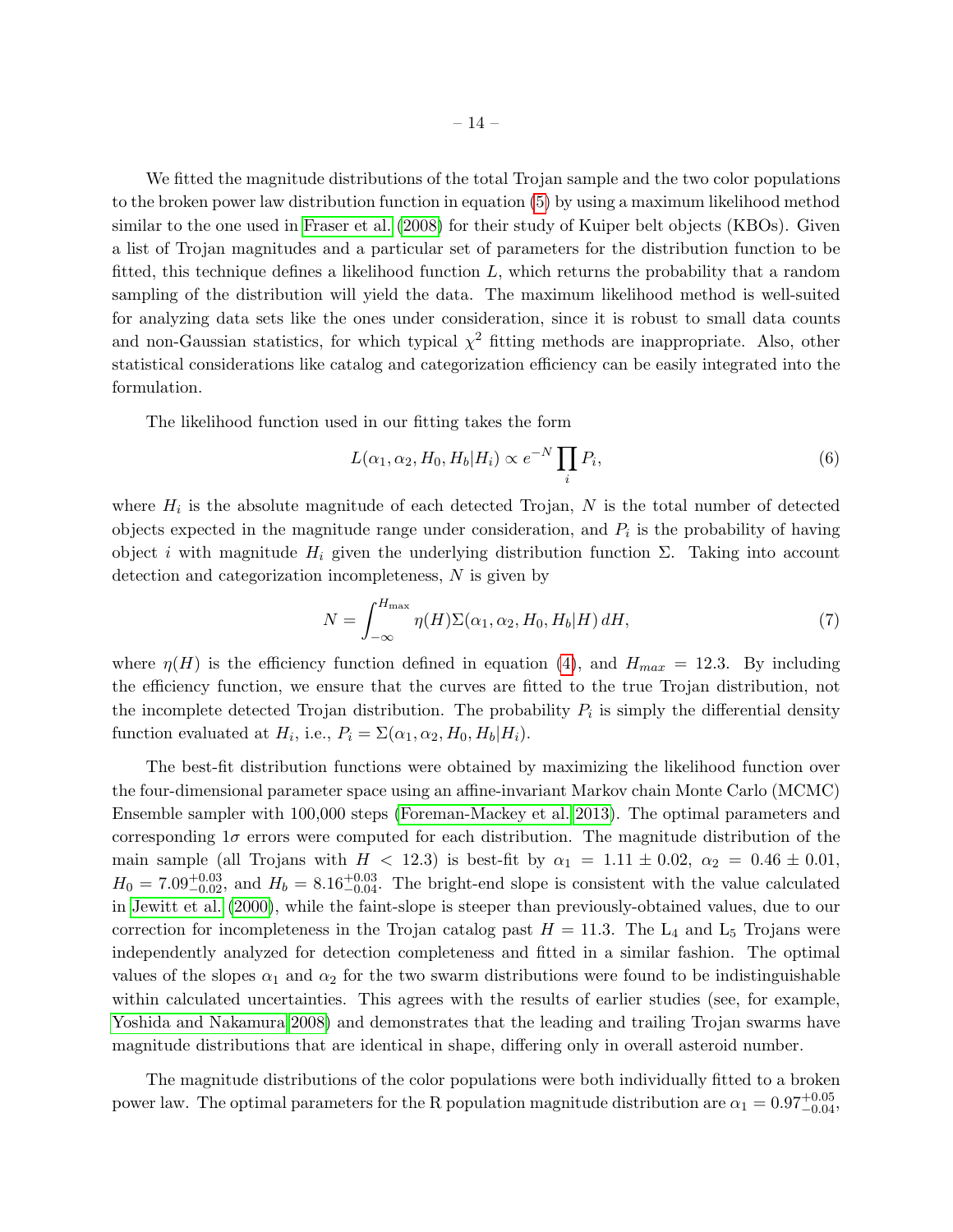$\alpha_2 = 0.38 \pm 0.02$ ,  $H_0 = 7.24_{-0.07}^{+0.05}$ , and  $H_b = 8.70_{-0.11}^{+0.08}$ , while for the LR population magnitude distribution, they are  $\alpha_1 = 1.25^{+0.09}_{-0.04}$ ,  $\alpha_2 = 0.52^{+0.03}_{-0.01}$ ,  $H_0 = 7.77^{+0.04}_{-0.09}$ , and  $H_b = 8.15^{+0.06}_{-0.10}$ . Figures [4-](#page-14-0) [6](#page-15-0) show the cumulative magnitude distributions for the main sample and the color populations, along with the best-fit curves that describe the true distributions. In each plot, the lower distribution is the cumulative count for the unscaled data set, and the upper distribution is the approximate true distribution, scaled to correct for catalog and/or categorization incompleteness (as described in Section 3.2).



<span id="page-14-0"></span>Fig. 4.— Plot depicting the scaled (white squares) and unscaled (black circles) cumulative magnitude distributions for the total Trojan population, along with the best-fit curve describing the true Trojan cumulative distribution.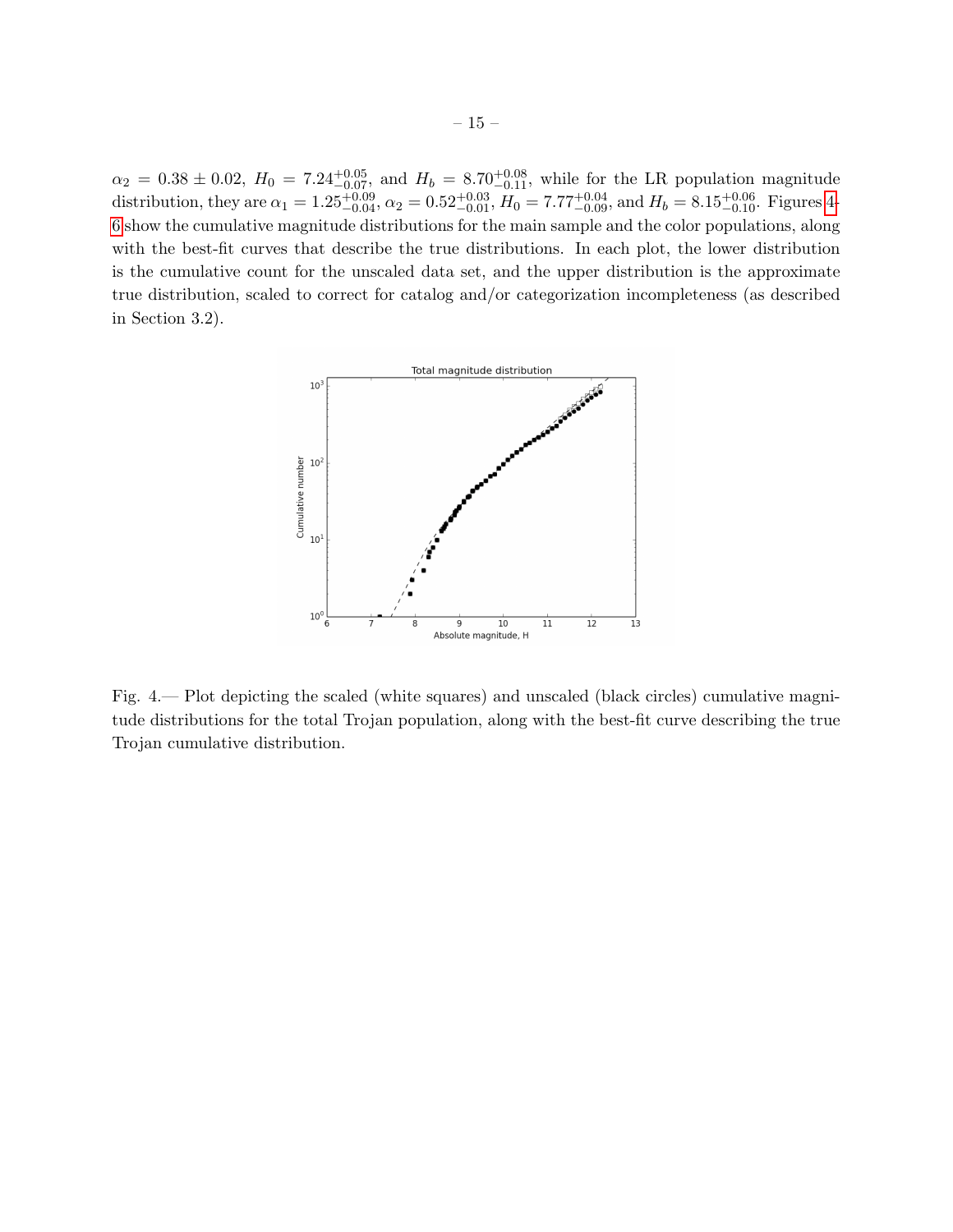

Fig. 5.— Plot depicting the scaled (magenta squares) and unscaled (red circles) cumulative magnitude distributions for R population, along with the best-fit curve describing the true cumulative distribution.



<span id="page-15-0"></span>Fig. 6.— Plot depicting the scaled (cyan triangles) and unscaled (blue circles) cumulative magnitude distributions for LR population, along with the best-fit curve describing the true cumulative distribution.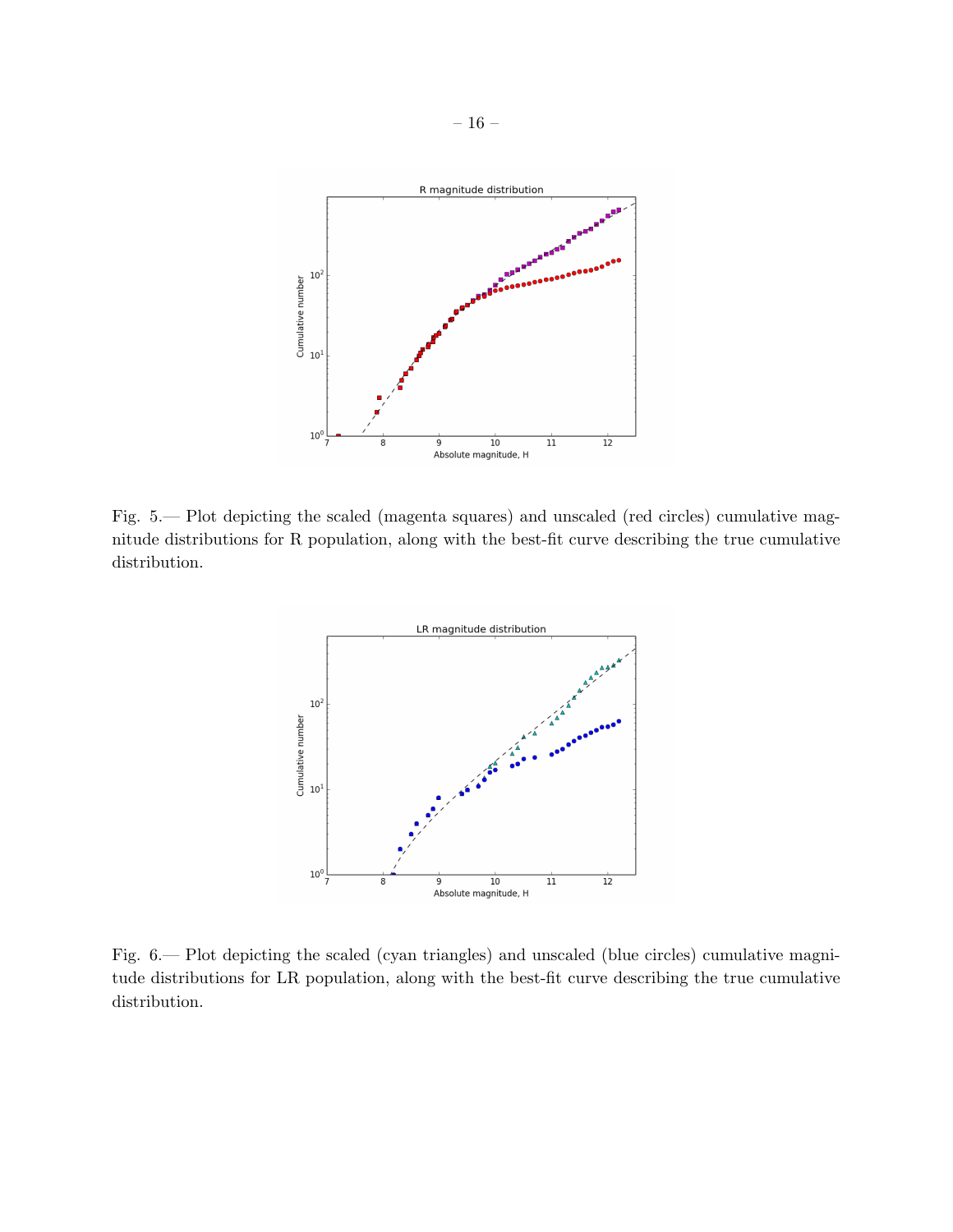## 4. Discussion

The analysis of the Trojan magnitude distributions in the previous section, which utilized the most current asteroid catalog and corrected for catalog incompleteness, presents the most accurate picture to date of the true Trojan population up to the cutoff magnitude  $H = 12.3$ . Using the distribution fits calculated for both the total and the two color populations, we can try to reach a better understanding of the origin and evolution of the Trojans, and in particular, the nature of the two color populations.

The most notable feature of the magnitude distributions is the transition from a steep powerlaw slope to a shallower slope at  $H \sim 8 - 9$ . Previous studies of the total Trojan magnitude distribution (e.g., [Morbidelli et al. 2005\)](#page-24-5) have suggested that the broken power-law shape separates the population into two groups: Objects with magnitudes brighter than the break magnitude are described by a power-law slope that reflects the primordial accretion processes that created the original Trojan population. On the other hand, objects with magnitudes fainter than the break magnitude form a sub-population that has reached collisional equilibrium and is mostly comprised of collisional fragments of larger objects. It was demonstrated in pioneering work by [Dohnanyi](#page-23-7) [\(1969\)](#page-23-7) that the magnitude distribution of a small body population that evolves solely through selfcollisions attains an equilibrium power-law slope of  $\alpha_* \sim 0.5$  when collisional equilibrium is achieved, regardless of the initial shape of the distribution. The faint-end slope of the total Trojan magnitude distribution that we obtained by fitting the data is  $\alpha_2 = 0.46 \pm 0.01$ , which is consistent with the canonical collisional equilibrium slope. In relation to the history of the Trojan population, there arises the question of whether the sharp roll-over to a shallower faint-end slope in the currentlyobserved population is a consequence of collisional evolution after the Trojans were emplaced in their current orbits around Jupiter, or a result of collisional interactions in the primordial trans-Neptunian region prior to emplacement. Several authors have modeled the collisional evolution of Trojans and determined that the observed broken power-law distribution is best reproduced when assuming that a break was present at the time of emplacement (c.f., [Marzari et al. 1997;](#page-24-2) de Elía and Brunini 2007). Furthermore, these studies have shown that the intrinsic collision probabilities characteristic of the Trojan swarms are insufficiently high to have brought about any significant collisional evolution among objects with magnitudes brighter than the break. Thus, the currently-observed bright-end distribution reflects the shape of the primordial size distribution of large Trojans at the time of emplacement.

A more peculiar aspect of the Trojans is the magnitude distributions of the color populations in particular, the difference between the faint-end slopes of the R and LR populations  $(0.38 \pm 0.02)$ and  $0.52^{+0.03}_{-0.01}$ , respectively). The Kuiper–KS test demonstrated that the magnitude distributions of the color populations are remarkably distinct, which indicates that the two populations likely formed in different places before being emplaced into the Trojan regions. While the fitted bright-end slopes are different, the distinction is most apparent in the faint-end portion of the distributions. (Running the Kuiper−KS test on just the bright-end portions of the color distributions yielded intermediate  $p$ -values, which are inconclusive as a metric for population distinctness.) A hypoth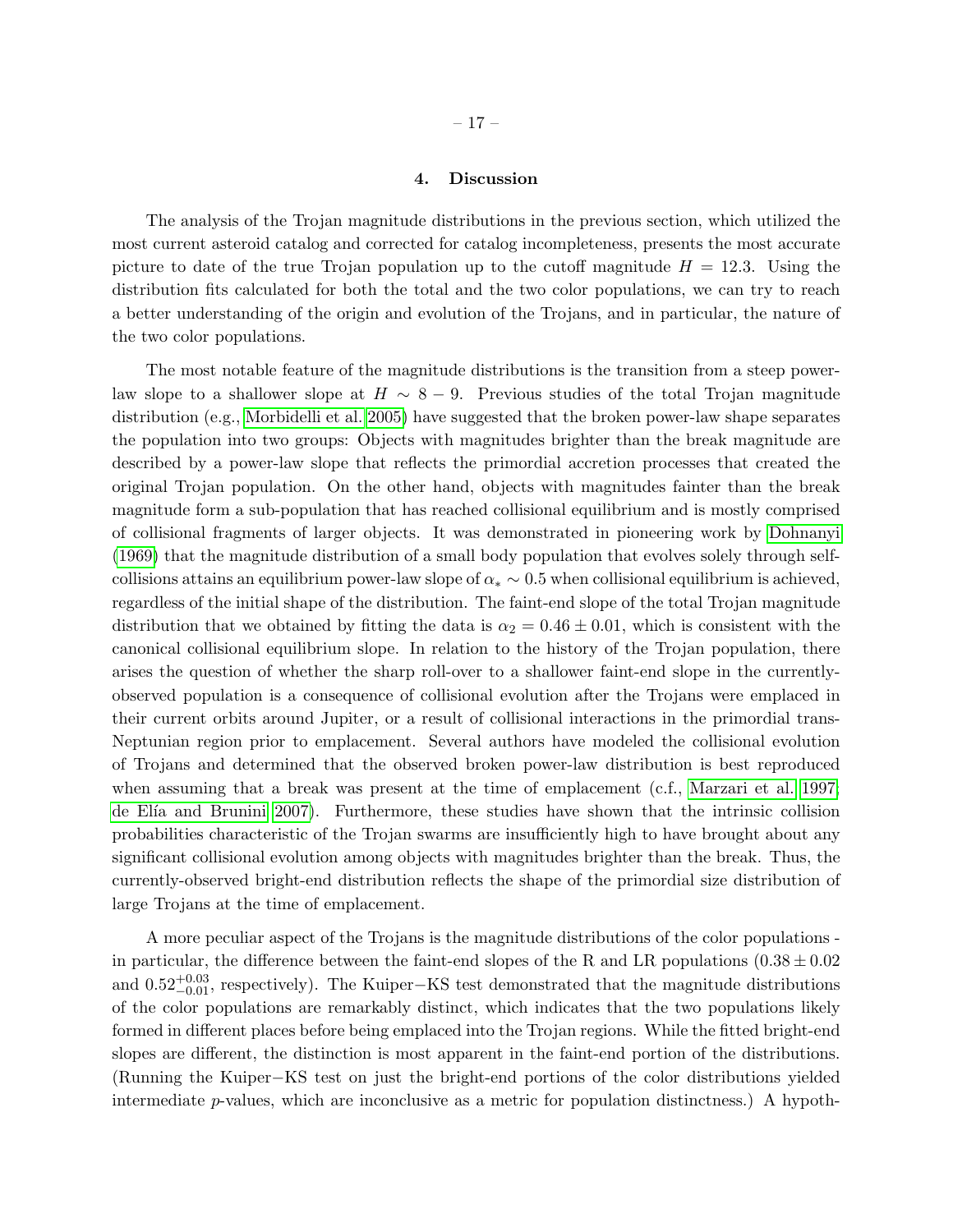esis that posits a scenario in which the two color populations arose from different regions in the primordial trans-Neptunian disk would be able to explain the different bright-end slopes, which are determined primarily by the accretion environment. However, in light of the interpretation that the faint-end portion of the broken power-law distributions is a result of collisional evolution, the significant difference between the faint-end slopes poses a challenge. One possible explanation would be that just as different accretion environments can lead to different bright-end slopes, non-uniform collisional dynamics in the primordial trans-Neptunian disk could have resulted in the color populations experiencing different early collisional histories owing to their different formation regions. Various areas of the primordial disk may have been characterized by a wide range of impact velocities and intrinsic collision probabilities. In such a model, the currently-observed discrepancy between the faint-end slopes would be a relic of the pre-emplacement collisional evolution of the two color populations. Indeed, very little is known about the nature of the early Solar System, so one could not exclude this possibility.

That said, the fact that the overall Trojan population is characterized by a faint-end slope so close to the canonical collisional equilibrium slope suggests that perhaps there is another explanation in which the two color populations experienced a similar collisional evolution within the primordial trans-Neptunian disk and were emplaced with similar faint-end slopes. In this case, the different faint-slopes would be explained by positing a mechanism that converts R objects to LR objects, hence flattening the faint-end slope of the R population, while simultaneously steepening the faintend slope of the LR population.

Previous laboratory work has shown that irradiation of surfaces rich in terrestrial bitumens and other organic compounds, which tend to have a characteristic red color, leads to the flattening of the spectral slope and a resulting less red color [\(Moroz et al. 2004;](#page-24-14) Kaňuchová et al. 2012). However, since the incident radiation flux on the surface of a spherical body scales in tandem with size, this flattening effect is expected to be the same across the full range of Trojan sizes and hence does not explain the discrepant faint-end slopes observed in the magnitude distributions of the color populations. Furthermore, the timescale for flattening the spectrum of a R Trojan is much smaller than the time that has elapsed since emplacement and formation [\(Melita et al. 2009\)](#page-24-16), so if irradiation is the sole mechanism for converting R objects to LR ones, one would not expect any R objects to remain. In [Melita et al.](#page-24-16) [\(2009\)](#page-24-16), an additional mechanism is proposed whereby minor cratering events disrupt the spectrally flattened irradiation crust and excavate underlying material, which the authors of that work posit as being red in color, consistent with that of typical surfaces rich in complex organic materials. The added contribution of cratering leads to irradiated LR objects becoming R objects once again through resurfacing, thereby preventing all the R objects from turning into LR objects. However, the characteristic collisional timescale and, correspondingly, the timescale of resurfacing decrease with decreasing asteroid size, while the rate of irradiation is the same for all objects, as mentioned earlier. Therefore, the resurfacing of Trojans through cratering becomes more effective at returning irradiated LR objects to R objects when one goes to smaller sizes. This would lead to a relative excess of R objects at faint magnitudes, which is the opposite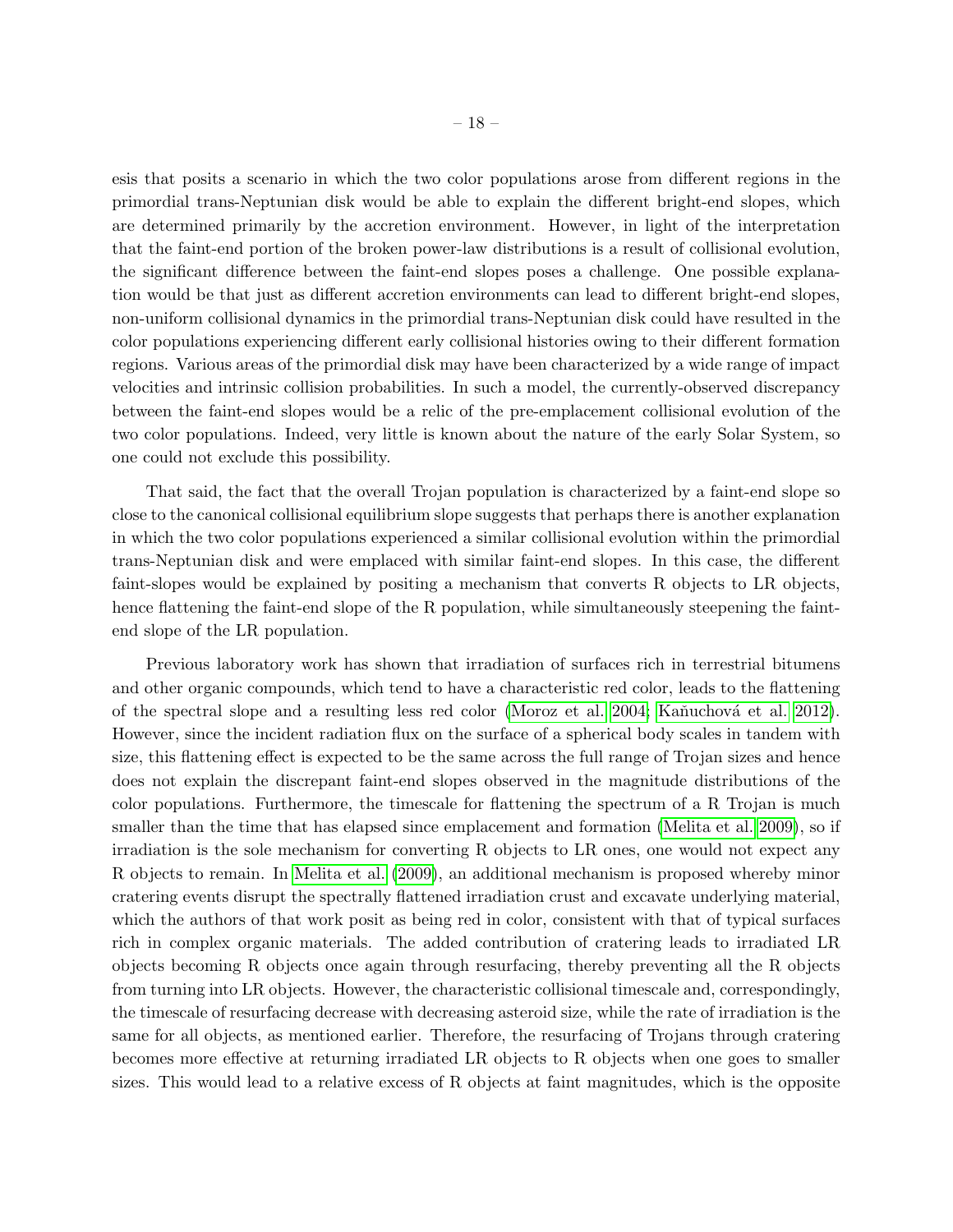of what is evident in the observed color distributions.

In this work, we suggest an alternative explanation for the discrepancy in faint-end slopes and examine the possibility that the fragments resulting from a catastrophic shattering impact on a R object are LR. In other words, we hypothesize that R and LR Trojans have more or less identical interiors, differing only in the spectroscopic properties of their outer surfaces, and that the destruction of red objects is the primary mechanism by which R objects become LR, thereby resulting in a relative depletion of red Trojans in the range of sizes for which shattering collisions have been significant. To assess the viability of this conversion hypothesis, we ran a series of simple numerical simulations that model the collisional evolution of the Trojan population since emplacement. The mechanics of our algorithm are similar to those used in previous studies of Trojan collisions (c.f., [Marzari et al. 1997\)](#page-24-2). Earlier works have shown that the overall Trojan−Trojan collisional frequency among large objects with  $H > 9$  is very low ( $\ll 1 \text{ Gyr}^{-1}$ ). This means that most of the collisional activity is concentrated in the faint-end of the magnitude range, and that the magnitude distribution of bright objects is expected to remain almost unchanged over the age of the Solar System. Therefore, we only considered initial magnitude distributions that are broken power-laws of the form described in equation [\(5\)](#page-12-0) with a bright-end distribution identical to that of the currently-observed population ( $\alpha_1 = 1.11$ ,  $H_0 = 7.09$ , and  $H_b = 8.16$ ). For the initial faint-end slope, we considered values ranging from 0.45 to 0.55, in increments of 0.01. Objects in the initial population with absolute magnitudes in the range  $H = 7 \rightarrow 23$  were divided into 50 logarithmic diameter bins using the conversion formula  $D = 1329 \times 10^{-H/5}/\sqrt{p_v}$ , where we have assumed a uniform geometric albedo of  $p_v = 0.04$  (Fernández et al. 2009).

The initial color populations were constructed by taking constant fractions of the total population across all bins; based on the calculated 0.1 mag bin number ratios between R and LR Trojans in the bright-end portion of our data, we considered initial R-to-LR number ratios,  $k$ , ranging from 4 to 5, in increments of 0.5. The collisional evolution was carried out over 4 Gyr in 100,000 time steps of length  $\Delta t = 40000$ . At each time step, the expected number of collisions N<sub>coll</sub> between bodies belonging to any pair of bins is given by

$$
N_{\text{coll}} = \frac{1}{4} \langle P \rangle N_{\text{tar}} N_{\text{imp}} \Delta t (D_{\text{tar}} + D_{\text{imp}})^2,
$$
\n(8)

where  $N_{\text{tar}}$  and  $N_{\text{imp}}$  are the number of objects in a target bin with diameter  $D_{\text{tar}}$  and an impactor bin with diameter  $D_{\text{imp}}$ , respectively;  $\langle P \rangle = 7.35 \times 10^{-18} \text{ yr}^{-1} \text{ km}^{-2}$  is the intrinsic collision probability for Trojan−Trojan collisions and was approximated by the weighted average of the probabilities calculated by [Dell'Oro et al.](#page-23-9)  $(1998)$  for  $L_4$  and  $L_5$  Trojans, taking into account the currently-observed number asymmetry between the two swarms. For a target bin with diameter  $D_{\text{tar}}$ , only impactor bins with diameters satisfying the condition  $D_{\text{imp}} \ge D_{\text{min}}$  were considered, where  $D_{\min}$  is the minimum impactor diameter necessary for a shattering collision and defined as [\(Bottke et al. 2005\)](#page-23-10)

$$
D_{\min} = \left(\frac{2Q_D^*}{V_{\text{imp}}^2}\right)^{1/3} D_{\text{tar}},\tag{9}
$$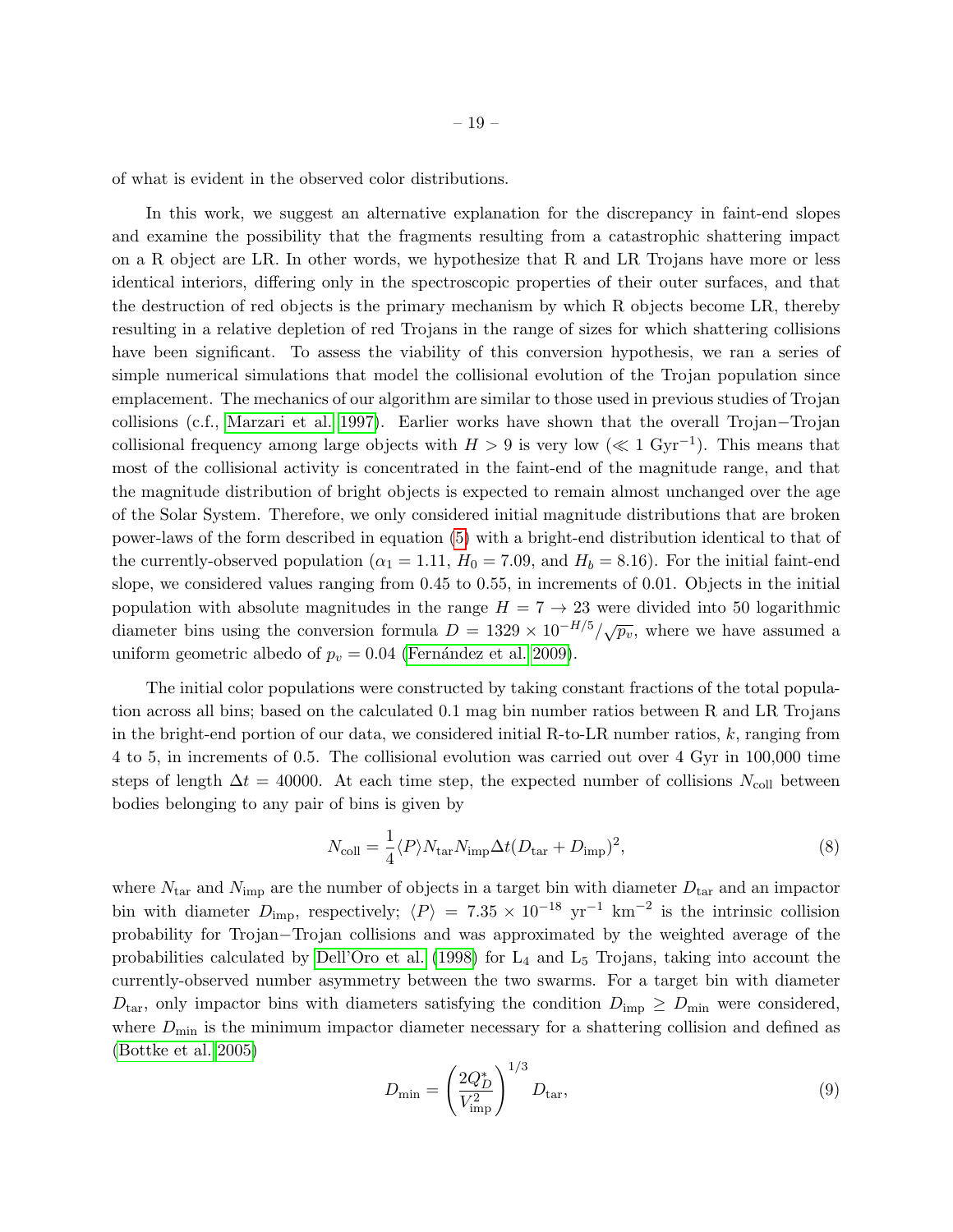where  $V_{\text{imp}} = 4.6 \text{ km s}^{-1}$  is the weighted average of the L<sub>4</sub> and L<sub>5</sub> impact velocities calculated by [Dell'Oro et al.](#page-23-9) [\(1998\)](#page-23-9), and  $Q_D^*$  is the strength of target. In our algorithm, we utilized a sizedependent strength scaling law based off one used by [Durda et al.](#page-23-11) [\(1998\)](#page-23-11) in their treatment of collisions among small main-belt asteroids:

$$
Q_D^* = c \cdot 10 \cdot (155.9D^{-0.24} + 150.0D^{0.5} + 0.5D^{2.0}) \text{ J kg}^{-1},\tag{10}
$$

where a parameter  $c$  was included to adjust the overall scaling of the strength and varied in increments of 1 from 1 to 10 in our test trials.

Our model tracked the collisional evolution of the two color populations separately and computed the number of collisions between objects of the same color, as well as collisions involving objects of different colors. For each time step, the number of collisions between all relevant pairs of bins was calculated, and the corresponding target and impactor numbers were subtracted from their respective bins. In all cases, regardless of the color of the target and/or impactor, the collisional fragments were redistributed into LR bins, thereby modeling the conversion of R objects to LR fragments through shattering. After running simulations for all possible values of the parameters  $(\alpha_2, k, c)$ , we found that a large number of test runs yielded final total and color magnitude distributions that were consistent with the observed distributions analyzed in Section 3. To determine which run best reproduced the calculated faint-end slopes, we compared the simulation results directly with the fitted distribution curves. The test run that resulted in the best agreement with the data had an initial total distribution with faint-end slope  $\alpha_2 = 0.47$ , a strength scaling parameter  $c = 6$ , and began the collisional time integration with a R-to-LR bin number ratio  $k = 4.5$ . Plots comparing the final simulated distributions from this test run with the observed data are shown in Figure [7.](#page-22-0)

Although the simulations did not take into account other processes that may have affected the Trojan asteroids (e.g., dynamical dissipation), several conclusions about the evolution of Trojans can be made. First, the similarity between the initial test distributions that yielded good agreement with the data and the present-day total magnitude distribution indicates that collisional evolution has not played a major role in the post-emplacement development of the Trojan population, at least in the magnitude range we have considered in this work. In fact, our simulations are consistent with there being only 1 or 2 major collisions (involving asteroids with  $D > 100 \text{ km}$ ) in the past 4 Gyr. To date, the only incontrovertible asteroid family that has been detected among the Trojans is the Eurybates family (Brož and Rozehnal 2011), which shows that the currently-observed bright-end distribution is largely identical to the bright-end distribution of the primordial Trojan population at the time of emplacement. Second, the R-to-LR collisional conversion model has yielded simulated final color distributions that match the currently-observed color magnitude distributions well. This model is also supported by photometric data from members of the Eurybates family, all of which have very low spectral slope values that are consistent with LR objects [\(Fornasier et al. 2007\)](#page-23-1). Thus, the conversion hypothesis offers a feasible explanation for the curious faint-end slope discrepancy between the R and LR populations.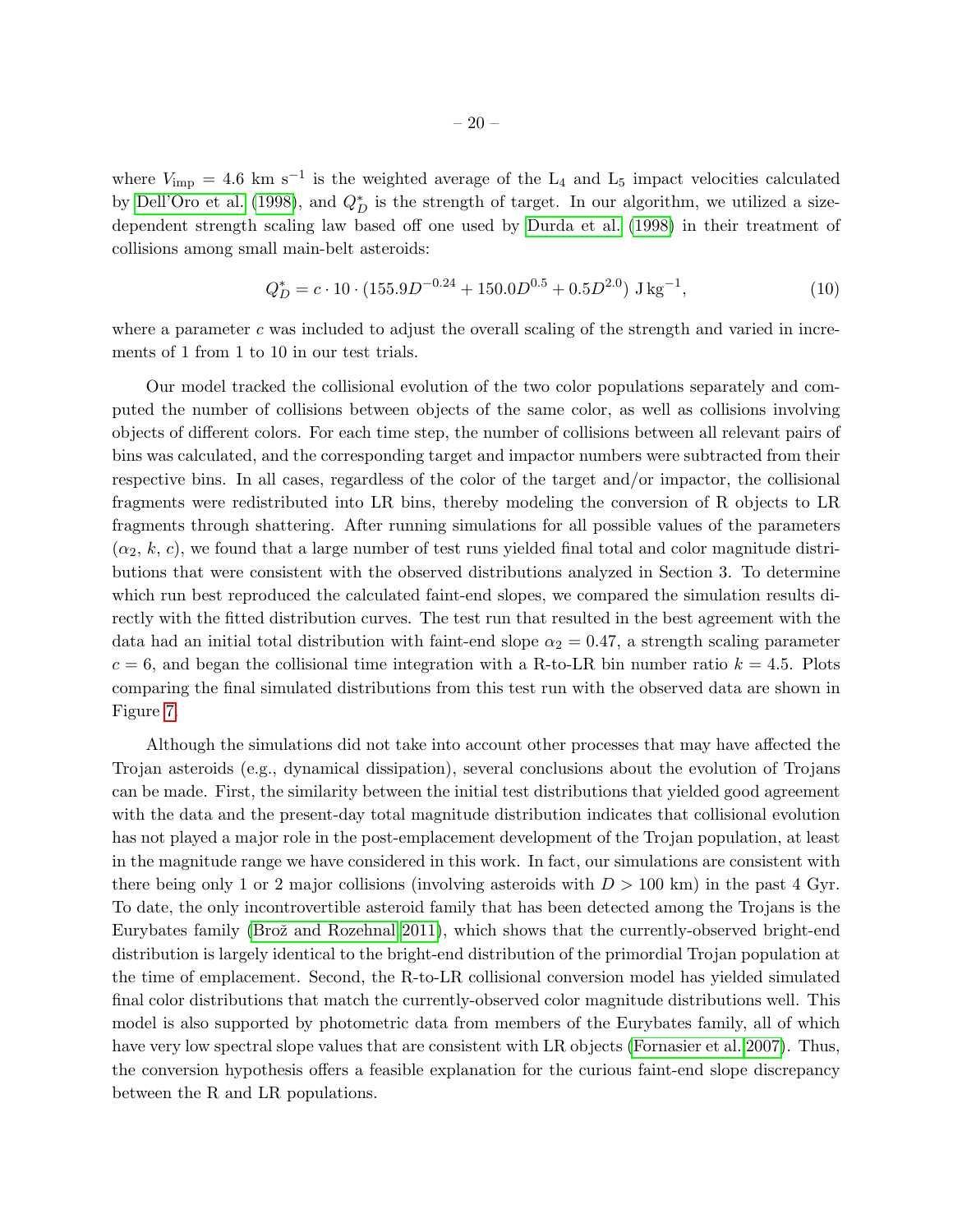The R-to-LR conversion model assessed here is attractive because it has some basis in recent work on KBOs, which, in the Nice model, arise from the same body of material as the Jupiter Trojans. The Kuiper belt is comprised of several sub-populations, among which are the so-called "red" and "very red" small KBOs [\(Fraser et al. 2008;](#page-24-13) [Peixinho et al. 2012\)](#page-24-17). A recent hypothesis describes a scenario in which KBOs formed in the trans-Neptunian disk at a range of heliocentric distances [\(Brown et al. 2011\)](#page-23-13). During formation in the primordial disk, all of these objects would have accumulated a mix of rock and volatile ices of roughly cometary composition. After the disk dissipated, the surface ices on these bodies began sublimating from solar radiation, leading to differential sublimation of individual ice species based on the location of the object. Whether a particular volatile ice species on the surface of these objects is retained or sublimates away is dependent on the volatility of the ice species and the temperature of the region where the object resides. As a result, for each ice species, there would have existed some threshold heliocentric distance for which objects at greater heliocentric distances would have retained that ice species on their surfaces, while those that formed closer in would have surfaces that were completely depleted in that ice species. Irradiation of surface ices would lead to significant darkened irradiation mantle, which serves to protect ices embedded deeper down from sublimation and the further action of irradiation. Therefore, the hypothesis in [Brown et al.](#page-23-13) [\(2011\)](#page-23-13) argues that the presence or absence of one particular volatile ice species may be the key factor in producing the observed bimodality in color among the small KBOs: Objects that retained that volatile ice species on their surfaces formed a "very red" irradiation mantle, while those that lost that volatile ice species from their surfaces formed a "red" irradiation mantle.

If the LR and R Jupiter Trojans were drawn from the same two sources as the "red" and "very red" KBOs, any exposed volatile ices on the surface would have evaporated away during the process of emplacement to smaller heliocentric distances. In our hypothesis, we posit that the more intense irradiation at ∼ 5 AU flattens the spectral slope of the irradiation mantles that formed prior to emplacement. As a result, the Trojans that formed a "red" irradiation mantle would be left with surfaces that appear relatively less red, while those that formed at greater heliocentric distances and developed a "very red" irradiation mantle would end up with the relatively redder surfaces characteristic of R Trojans. When a Trojan shatters during a catastrophic impact, the irradiation mantle on the surface would disintegrate and any newly-exposed volatile ices in the interior (including, crucially, the particular species responsible for the formation of the "very red" irradiation mantle) would sublimate away within a relatively short timescale. Thus, if one assumes that LR and R Trojans have similar interior compositions, the fragments resulting from the shattering of a R Trojan would indeed be spectroscopically identical to those that would result from shattering a LR Trojan. Subsequent irradiation of these pristine fragments would eventually raise the spectral slope slightly, but not to the extent as would result if volatile ices were retained on the surface. As a consequence, in the range of magnitudes for which collisions are significant, shattering events since emplacement would have gradually depleted the number of R Trojans while simultaneously enriching the number of LR Trojans.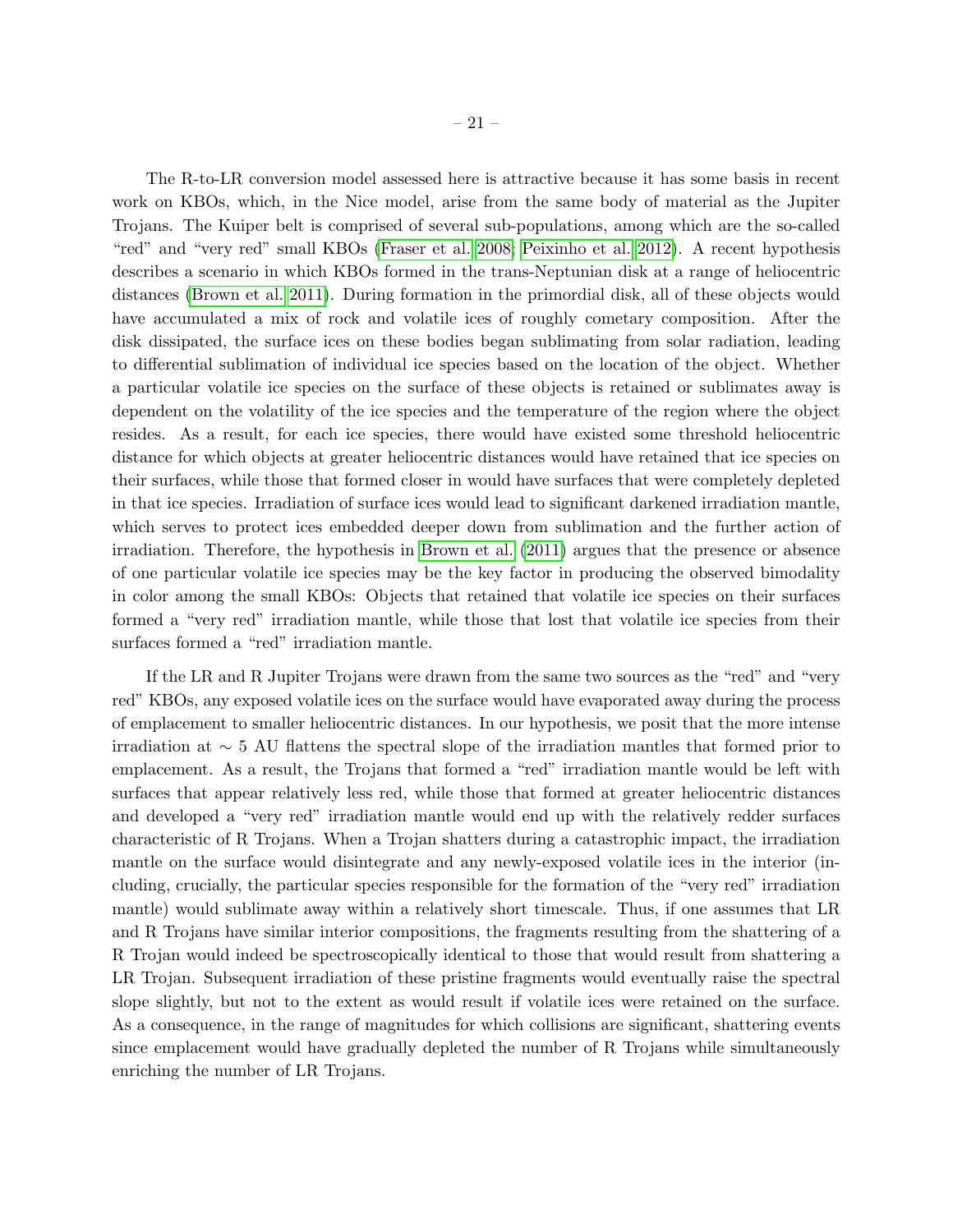Ultimately, the nature of the Trojans and the source of their bimodal color distribution may involve a complex interplay between several different physical processes. A full understanding of the origin of this color bimodality and the mechanisms that have shaped the Trojan color populations hinges upon better knowledge of the composition and chemistry of these objects, which may be obtained in the future with higher-quality spectroscopic observations.

# 5. Conclusion

In this paper, we have examined the magnitude distributions of the two color populations that make up the Jupiter Trojans. Earlier spectroscopic and photometric studies in the visible, nearinfrared, and infrared were compared and shown to be consistent with one another, confirming the existence of two separate populations of Trojans whose members differ categorically with respect to various spectral properties. Using primarily spectral slope values calculated from the SDSS-MOC4 photometric data, we were able to categorize 221 Trojans with absolute magnitudes less than 12.3 into the R and LR color populations. In the process of compiling the data samples and evaluating for catalog and categorization incompleteness, we concluded that the current Trojan catalog is complete to  $H = 11.3$ , while the SDSS is likely to have detected all Trojans in its coverage area with  $H < 12.3$ .

Using the Kuiper−KS test, we demonstrated that the two color populations have magnitude distributions that are distinct to a high confidence level. Fitting the distributions to a broken power law, we found that both the bright-end  $(\alpha_1^R = 0.97^{+0.05}_{-0.04}$  versus  $\alpha_1^{LR} = 1.25^{+0.09}_{-0.04}$  and the faint-end  $(\alpha_2^R = 0.38 \pm 0.02 \text{ versus } \alpha_2^{LR} = 0.52_{-0.01}^{+0.03})$  power-law slopes are different, with the most evident distinction in the faint-end portion of the magnitude distribution. Meanwhile, the total Trojan magnitude distribution is characterized by power-law slopes that are largely consistent with previously-published values ( $\alpha_1 = 1.11 \pm 0.02$  and  $\alpha_2 = 0.46 \pm 0.01$ ). The distinctness of the R and LR magnitude distributions suggests that the color populations likely formed in different regions of the primordial debris disk. The discrepancy between the faint-end slopes in particular may indicate that the color populations underwent different collisional evolutions before being emplaced into their current orbits. By running simulations of Trojan self-collisions, we have shown that this discrepancy is also consistent with a scenario in which the R objects differ from the LR objects only by the presence of a thin outer irradiation crust, and the color populations were emplaced with similar faint-end slopes. Subsequent shattering collisions could have led to the observed divergence of the faint-end slopes as all collisional fragments would be spectroscopically less red. Future study of Trojan asteroid spectra and composition promises to further our understanding of the origin and evolution of the two color populations.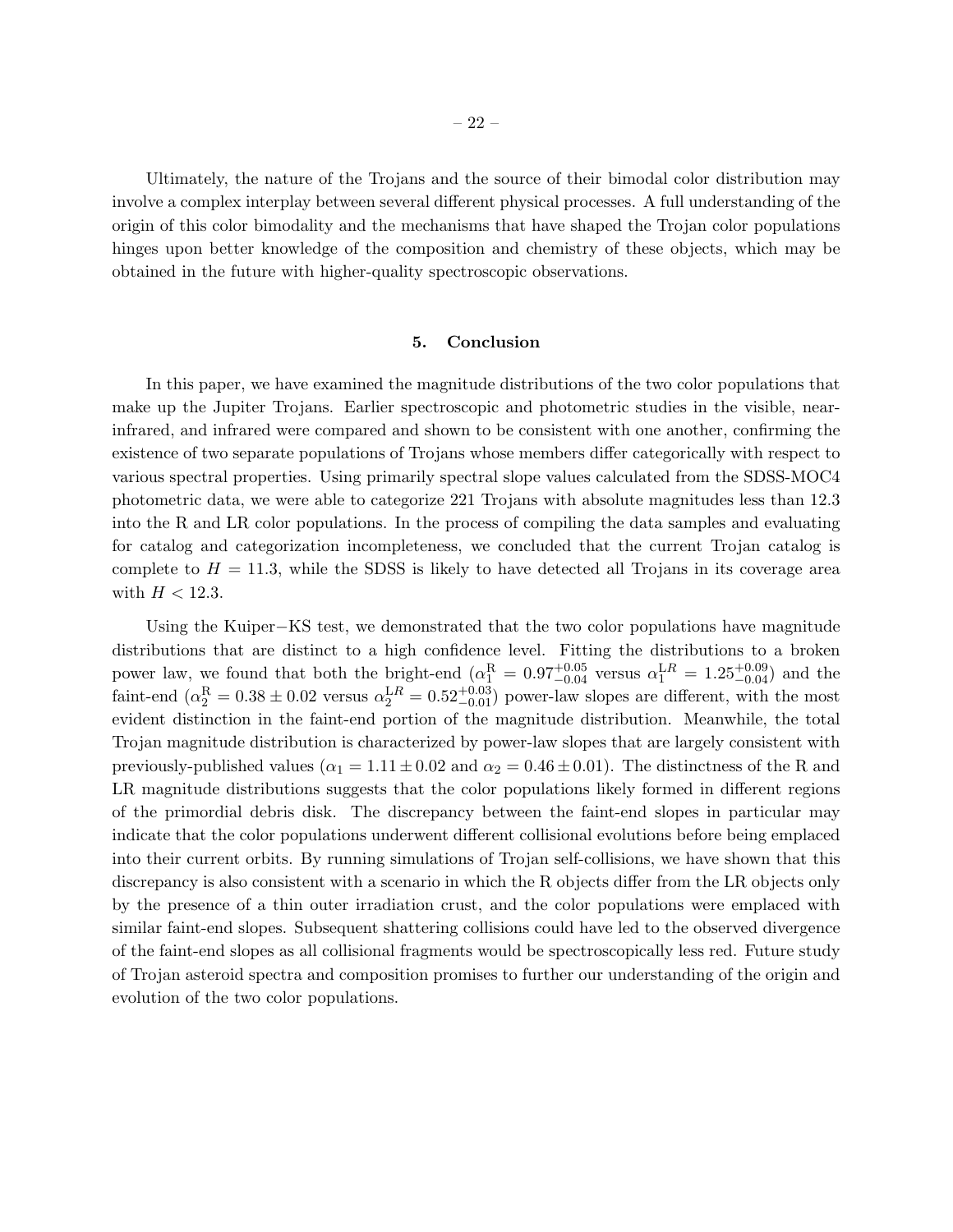

(a) Comparison plot showing the final total distribution generated by the simulation (dashed black line) and the observed total distribution of Trojans, scaled to correct for incompleteness (white circles).



(b) Same as (a), but for the R (red dashed line and squares) and LR (blue dash-dotted line and triangles) color distributions.



(c) Plot comparing the best-fit distribution curves computed from the observed data (solid lines) with the final distribution curves generated by the simulation (dashed liens) for the total, R, and LR populations.

<span id="page-22-0"></span>Fig. 7.— Comparison between the results from the best test run ( $\alpha_1 = 1.11$ ,  $\alpha_2 = 0.47$ ,  $H_0 = 7.09$ ,  $H_b = 8.16, c = 6, k = 4.5$  and the observed Trojan magnitude distributions.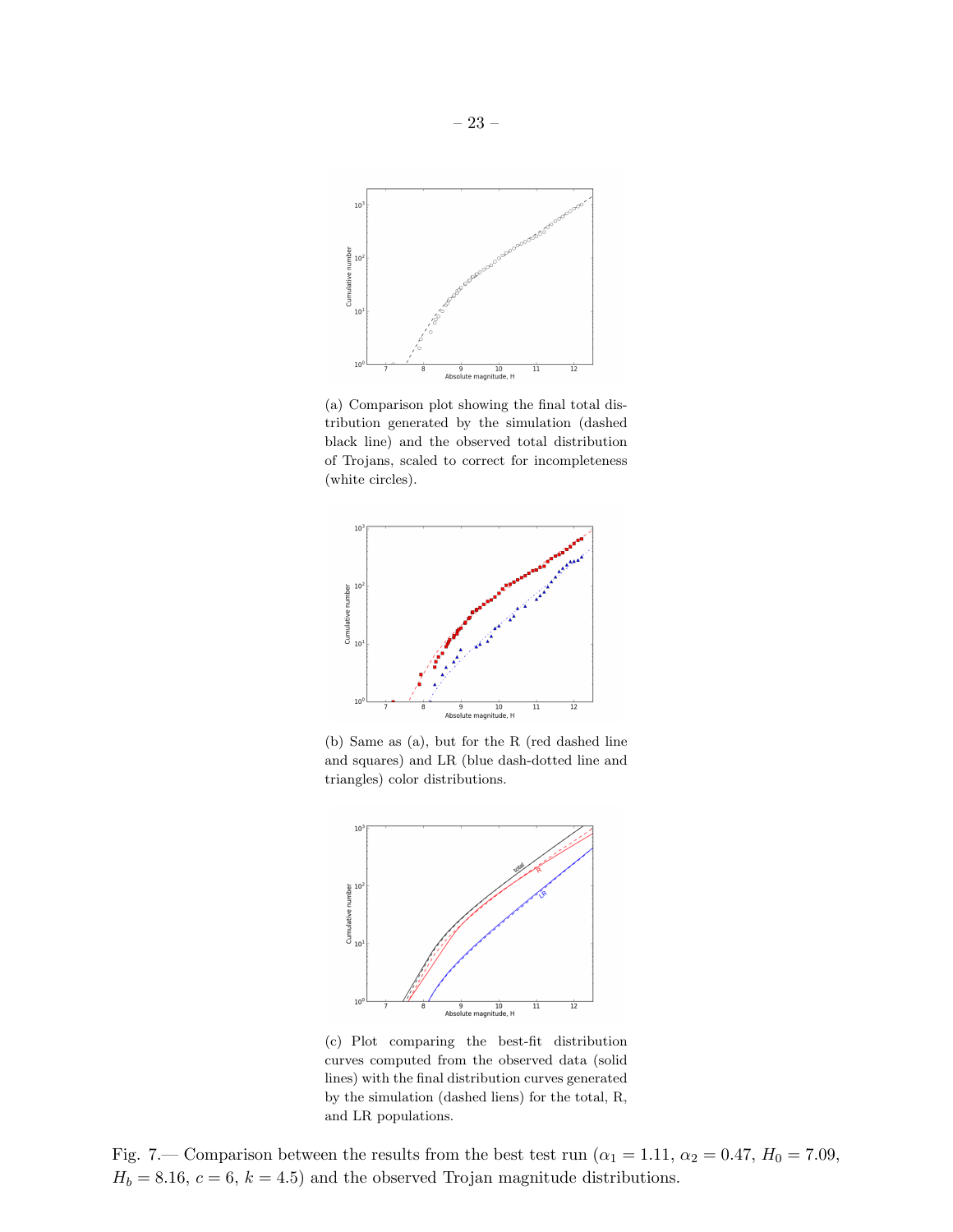## Acknowledgements

This work had its inception at the "In Situ Science and Instrumentation for Primitive Bodies" study funded by the W.M. Keck Institute for Space Studies. The authors were supported by NASA Grant NNX09AB49G. The authors also thank an anonymous reviewer for constructive comments that helped to improve the manuscript.

## REFERENCES

- <span id="page-23-10"></span>W. F. Bottke, D. D. Durda, D. Nervorný, R. Jedicke, A. Morbidelli, D. Vokrouhlický, and H. F. Levison. The fossilized size distribution of the main asteroid belt. Icarus, 175:111, 2005.
- <span id="page-23-13"></span>M. E. Brown, E. L. Schaller, and W. C. Fraser. A hypothesis for the color diversity of the Kuiper belt. ApJ, 739:L60, 2011.
- <span id="page-23-12"></span>M. Brož and J. Rozehnal. Eurybates - the only asteroid familt among Trojans? Mon. Not. R. Astron. Soc., 414:565, 2011.
- <span id="page-23-8"></span>G. C. de Elía and A. Brunini. Collisional and dynamical evolution of the  $L_4$  Trojan asteroids.  $A\mathcal{C}A$ , 475: 375, 2007.
- <span id="page-23-9"></span>A. Dell'Oro, F. Marzari, P. Paolicchi, E. Dotto, and V. Vanzani. Trojan collision probability: A statistical approach. A&A, 339:272, 1998.
- <span id="page-23-5"></span>F. E. DeMeo and B. Carry. The taxonomic distribution of asteroids from multi-filter all-sky photometric surveys. Icarus, 226:723, 2013.
- <span id="page-23-7"></span>J. S. Dohnanyi. Collisional model of asteroids and their debris. Journal of Geophysical Research, 74:2531, 1969.
- <span id="page-23-0"></span>E. Dotto, S. Fornasier, M. A. Barucci, J. Licandro, H. Boehnhardt, O. Hainaut, F. Marzari, C. de Bergh, and F. De Luise. The surface composition of Jupiter Trojans: Visible and near-infrared survey of dynamical families. Icarus, 183:420, 2006.
- <span id="page-23-11"></span>D. D. Durda, R. Greenberg, and R. Jedicke. Collisional models and scaling laws: A new interpretation of the shape of the main-belt asteroid size distribution. Icarus, 135:431, 1998.
- <span id="page-23-2"></span>J. P. Emery and R. H. Brown. Constraints on the surface composition of Trojan asteroids from near-infrared (0.8 − 4.0 micron) spectroscopy. Icarus, 164:104, 2003.
- <span id="page-23-3"></span>J. P. Emery, D. M. Burr, and D. P. Cruikshank. Near-infrared spectroscopy of Trojan asteroids: Evidence for two compositional groups. AJ, 141:25, 2011.
- <span id="page-23-4"></span>Y. R. Fernández, D. Jewitt, and J. E. Ziffer. Albedos of small Jovian Trojans. AJ, 138:240, 2009.
- <span id="page-23-6"></span>D. Foreman-Mackey, D. W. Hogg, D. Lang, and J. Goodman. emcee: The MCMC Hammer. pre-print, 2013. [arXiv:1202.3665.](http://arxiv.org/abs/1202.3665)
- <span id="page-23-1"></span>S. Fornasier, E. Dotto, O. Hainaut, F. Marzari, H. Boehnhardt, F. De Luise, and M. A. Barucci. Visible spectroscopic and photometric survey of Jupiter Trojans: Final results on dynamical families. *Icarus*, 190:622, 2007.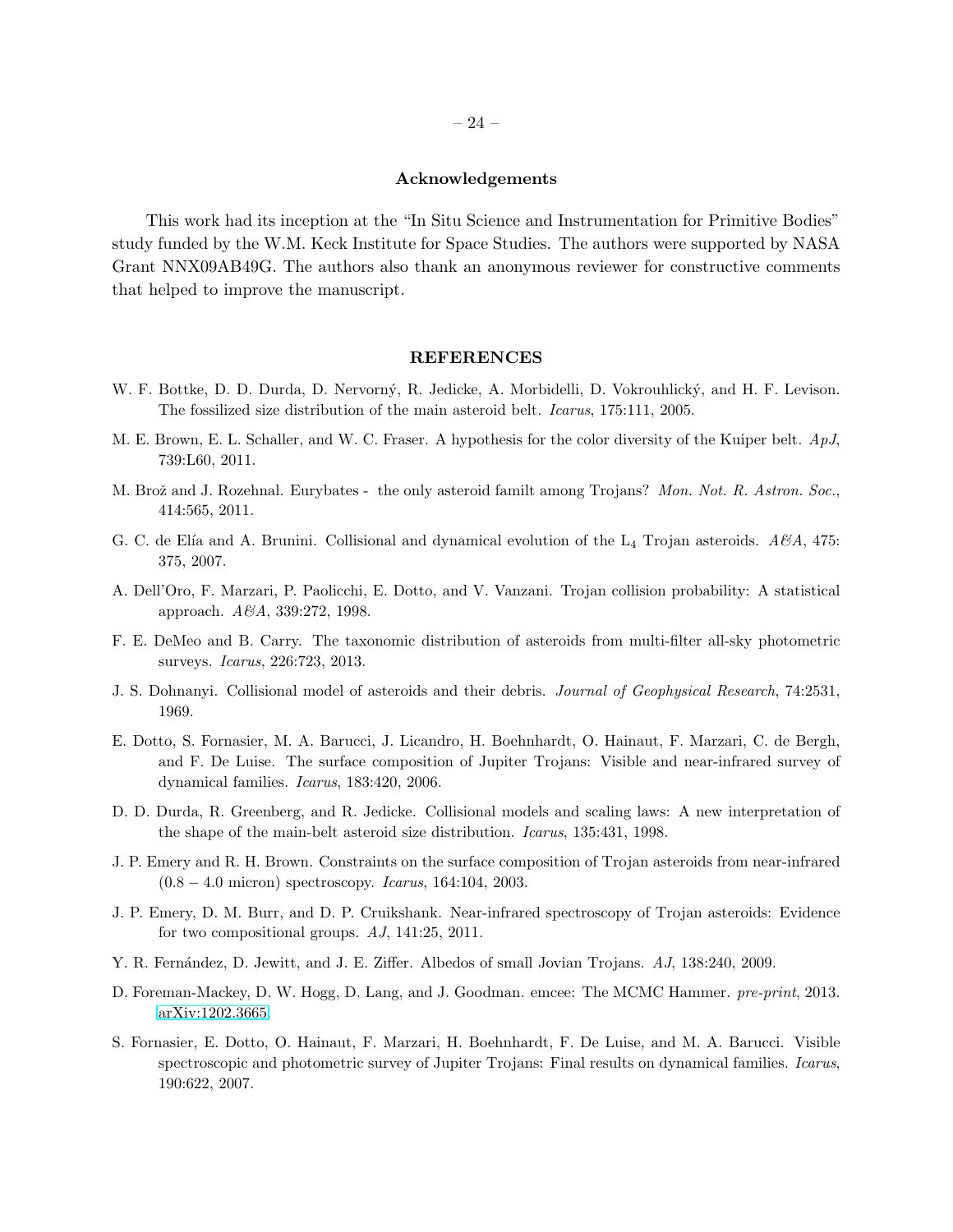- <span id="page-24-13"></span>W. C. Fraser, J. J. Kavelaars, M. J. Holman, C. J. Pritchet, B. J. Gladman, T. Grav, R. L. Jones, J. MacWilliams, and J.-M. Petit. The Kuiper belt luminosity from  $m_R = 21$  to 26. Icarus, 195: 827, 2008.
- <span id="page-24-8"></span>T. Grav, A. K. Mainzer, J. M. Bauer, J. R. Masiero, and C. R. Nugent. WISE/NEOWISE observations of the Jovian Trojan population: Taxonomy. ApJ, 759:49, 2012.
- <span id="page-24-9"></span>Z. Ivezić, S. Tabachnik, R. Rafikoc, and et al. Solar System Objects Observed in the Sloan Digital Sky Survey Commissioning Data. AJ, 122:2749, 2001.
- <span id="page-24-12"></span>D. C. Jewitt, C. A. Trujillo, and J. X. Luu. Population and size distribution of small Jovian Trojan asteroids. AJ, 120:1140, 2000.
- <span id="page-24-15"></span>Z. Kaňuchová, R. Brunetto, M. Melita, and G. Strazzulla. Space weathering and the color indexes of minor bodies in the outer Solar System. Icarus, 221:12, 2012.
- <span id="page-24-1"></span>H. F. Levison, E. M. Shoemaker, and C. S. Shoemaker. Dynamical evolution of Jupiter's Trojan asteroids. Nature, 385:42, 1997.
- <span id="page-24-3"></span>F. Marzari and H. Scholl. Capture of Trojans by a growing proto-Jupiter. Icarus, 131:41, 1998.
- <span id="page-24-2"></span>F. Marzari, P. Frinella, D. R. Davis, H. Scholl, and A. Campo Bagatin. Collision evolution of Trojan asteroids. Icarus, 125:39, 1997.
- <span id="page-24-6"></span>M. D. Melita, J. Licandro, D. C. Jones, and I. P. Williams. Physical and orbital properties of the Trojan asteroids. Icarus, 195:686, 2008.
- <span id="page-24-16"></span>M. D. Melita, G. Strazzulla, and A. Bar-Nun. Collisions, cosmic radiation and the colors of the Trojan asteroids. Icarus, 203:134, 2009.
- <span id="page-24-5"></span>A. Morbidelli, H. F. Levison, K. Tsiganis, and R. Gomes. Choatic capture of Jupiter's Trojan asteroids in the early Solar System. Nature, 435:462, 2005.
- <span id="page-24-14"></span>L. Moroz, G. Baratta, G. Strazzulla, L. Starukhina, E. Dotto, M. A. Barucci, G. Arnold, and E. Distefano. Optical alteration of complex organics induced by ion irradiation: 1. Laboratory experiments suggest unusual space weathering trend. Icarus, 170:214, 2004.
- <span id="page-24-0"></span>T. Nakamura and F. Yoshida. A new surface density model of Jovian Trojans around triangular libration points. Publ. Astron. Soc. Japan, 60:293, 2008.
- <span id="page-24-4"></span>D. Nesvorný and A. Morbidelli. Statistical study of the early Solar System's instability with four, five, and six giant planets. AJ, 144:117, 2012.
- <span id="page-24-17"></span>N. Peixinho, A. Delsanti, A. Guilbert-Lepoutre, R. Gafeira, and P. Lacerda. The bimodal colors of Centaurs and small Kuiper Belt objects.  $A\mathcal{C}A$ , 546:A86, 2012.
- <span id="page-24-11"></span>W. H. Press, S. A. Teukolsky, W. T. Vetterling, and B. P. Flannery. Numerical Recipes: The Art of Scientific Computing. Cambridge University Press, 2007.
- <span id="page-24-10"></span>F. Roig and R. Gil-Hutton. Selecting candidate V-type asteroids from the analysis of the Sloan Digital Sky Survey colors. Icarus, 183:411, 2006.
- <span id="page-24-7"></span>F. Roig, A. O. Ribeiro, and R. Gil-Hutton. Taxonomy of asteroid families among the Jupiter Trojans: comparison between spectroscopic data and the Sloan Digital Sky Survey colors.  $A\&A$ , 483:911, 2008.